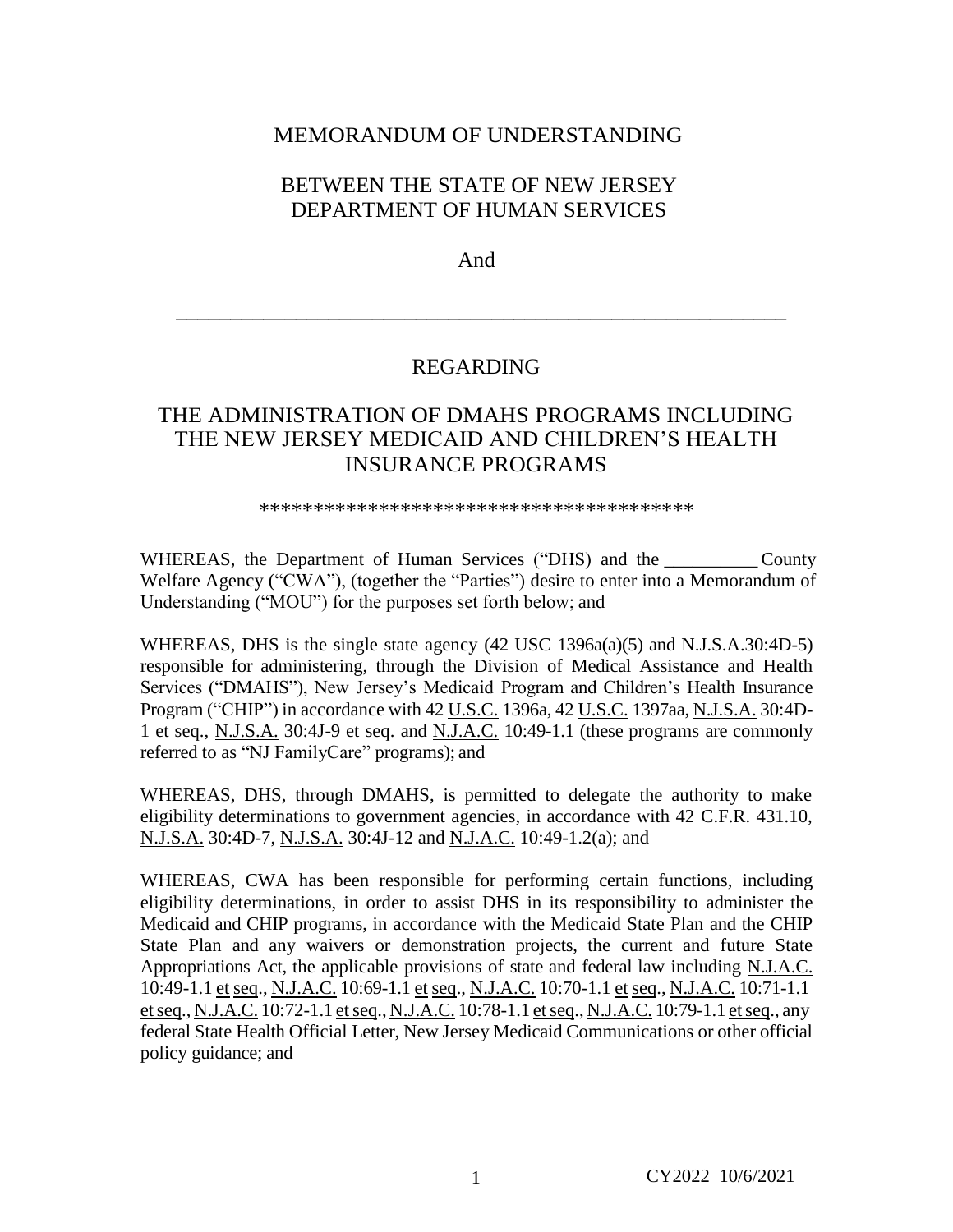WHEREAS, Medicaid and CHIP implementing regulations at 42 C.F.R. 431.300 et seq., 42 C.F.R. 457.1110, 45 C.F.R. 155.260 and N.J.A.C. 10:49-9.7 require that all Medicaid and CHIP beneficiary and applicant information (including information about other individuals that is included with an application) is confidential and must be carefully safeguarded; furthermore, other federal and State confidentiality statutes and rules require careful safeguarding of applicant and beneficiary protected health information ("PHI"), personally identifiable information ("PII"), Social Security records, and federal tax information (FTI); and

WHEREAS, DHS is responsible for exercising oversight of the CWA and instituting corrective action as needed, in accordance with 42 C.F.R. 431.10(c); and

WHEREAS, DHS is responsible for maintaining a CHIP accounting system that is in compliance with Federal law, in accordance with 42 C.F.R. 457.226; and

WHEREAS, the Parties seek to enter into a written agreement memorializing the Parties' responsibilities and expectations, in accordance with 42 C.F.R. 431.10(d); and

WHEREAS, this MOU memorializes the Parties' responsibilities and procedures for administering New Jersey's medical assistance programs and CHIP, in accordance with State and federal law. All prior MOUs with DMAHS for the administration of the Medicaid program and for "Medicaid application/redetermination processing" aresuspended;

NOW, THEREFORE, the Parties mutually agree as follows:

1. TERM and TERMINATION: This MOU shall be for a one year term unless terminated or extended as set forth below:

This Agreement may be terminated by mutual agreement in writing by both Parties.

- a. Both Parties agree that should this MOU be terminated prior to the expiration of its term, both Parties will work together as needed so that both Parties may remain in compliance with the requirements of State and Federallaw.
- b. Any termination of this MOU shall be without prejudice to any obligations or liabilities of the Parties accrued prior to such termination. All funds expended are accountable through the cost allocation system.
- c. This MOU may be extended by both Parties agreeing in writing to extend the MOU for two additional annual terms.
- d. DMAHS may at any time unilaterally amend Appendices with 30 days of notice provided to CWA and without requiring an amendment of the entire MOU when needed for compliance with state or federal requirements, or for emergent circumstances.
- 2. MEDICAID AND CHIP ADMINISTRATION: The CWA agrees to be responsible for performing certain functions in assisting DHS's administration of New Jersey's medical assistance and subsidized health insurance programs, including but not limited to,timely eligibility determinations and related activities (including fair hearings) for the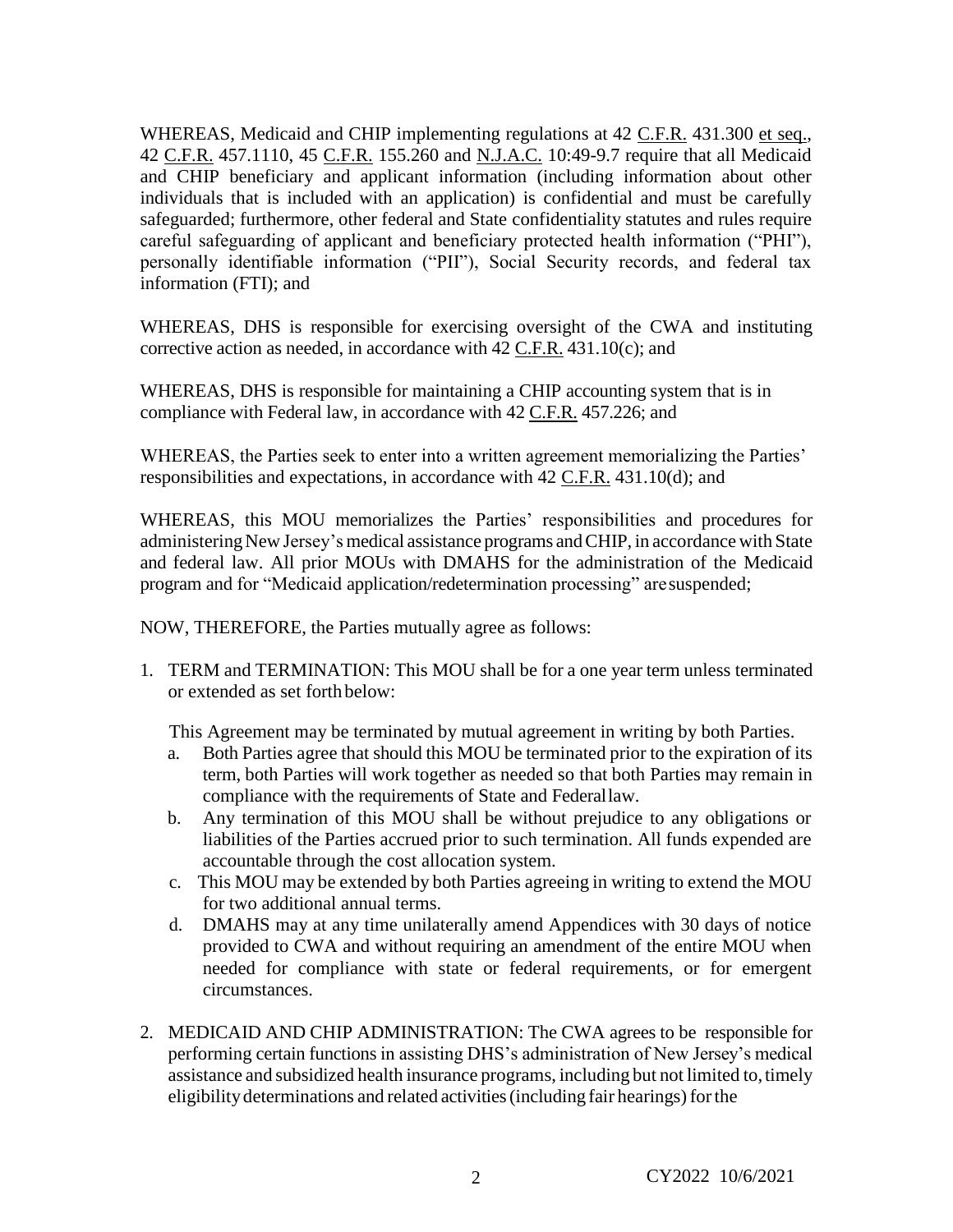administration of CHIP and Medicaid. It is understood that the CWA will not be responsible for cases that are the sole responsibility of other entities such as the Social Security Administration or DMAHS's Health Benefits Coordinator (currently Conduent, formerly Xerox State Healthcare LLC). As part of the performance of these functions, the CWA agrees:

- a. to submit an annual budget. Included in the CWA's budget submission will be a roster including only the staff that the CWA is counting in its budget as full (100%) time dedicated to performing Medicaid work to ensure timely and accurate processing of cases. See Appendix A Roster Template. In addition, examples of items to be in the budget to be submitted by the CWA to DMAHS for approval shall include, but not be limited to, salaries and wages, travel expenses, office space expense, and allocation of administrative expenditures.The CWA will not be paid for any expenses included in its calendar year budget until such budget has been approved by the DMAHS. Upon approval, the County shall be responsible for the non-federal share of any approved budget expenditures. Caseload, FTEs, budget, and work product will be reviewed quarterly by DMAHS fiscal staff;
- b. that its eligibility determinations will be performed within applicable time requirements (except in unusual circumstances, eligibility must be determined within 45 days unless the person applies for Medicaid on the basis of disability in which case the time frame is 90 days maximum) and conform with 42 CFR 431.10(c)(3). Unusual circumstances must be documented in the Worker Portal and include, for example: (1) when the agency cannot reach a decision because the applicant or an examining physician delays or fails to take required action, or (2) an administrative or other emergency beyond the agency's control. If an unusual circumstance is not documented in the Worker Portal, the case will be included in the CWA's processing times;
- c. to be paid consistent with DMAHS's Eligibility Determination Incentive and Penalty Payment Program: In accordance with P.L. 2019, c.246, payments will be made quarterly as set forth in Appendix B to this MOU based on average countyspecific statistics using DMAHS reports and systemcapabilities;
- d. to use the Worker Portal to process MAGI and ABDeligibility;
- e. to use the Worker Portal to timely enter applications (including paper applications) within three (3) business days;
- f. to use the Worker Portal to timely update each application's status as described in Appendix B;
- g. the CWA is required to use only approved written communications such as standardized letters in the Worker Portal and notices and applications as set forth by DMAHS;
- h. that all paper applications including all supporting paper documentation that was used to determine eligibility will be timely scanned into the current document imaging system. Paper applications and redeterminations, all verifications, MAGI determinations, worker case notes regarding the determination, and anything else relevant to the case determination not in the worker portal will be scanned intothe document imaging system. All documents will be scanned into the document imaging system according to the guidance provided by DMAHS;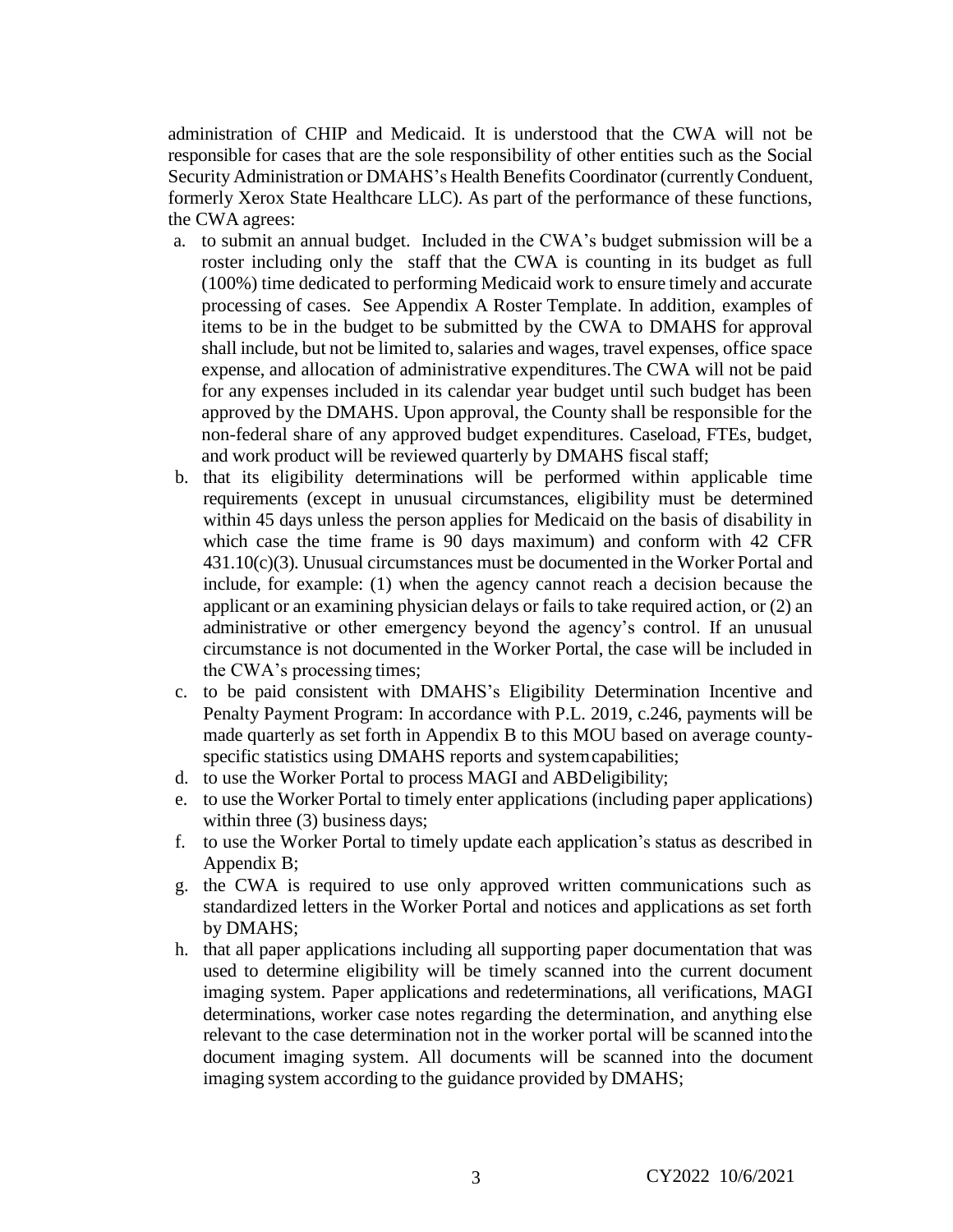- i. to enterinto a corrective action plan delineatingmeasurable outcomes and deadlines for improvements if requirements in this MOU are not performed;and
- j. that CWA shall be responsible for any retraction of any capitation payments due to federal eligibility audit findings on cases processed after April 1, 2021 for any case deemed ineligible. Any recoupment shall not exceed 50% of the total incentive payment awarded to the CWA for the calendar year in which any cases improperly deemed eligible were found. The recoupment will be applied to the CWA as an adjustment to payment due for the following calendaryear.
- 3. COMPLIANCE WITH LAW AND OFFICIAL GUIDANCE: Pursuant to 42 C.F.R. 431.10(d), DMAHS must have an agreement with the CWA for determiningeligibility. This agreement must set forth the relationship and respective responsibilities of the parties, the quality control and oversight of DMAHS including instituting corrective action, and that the CWA will comply with all Medicaid requirements in carrying out its eligibility functions including complying with all relevant Federal and State laws, regulations and policies, such as those related to the eligibility criteria applied by the agency under 42 CFR part 435, prohibitions against conflicts of interest and improper incentives, and safeguarding confidentiality. Consistent with this federal requirement, the CWA agrees to assist in DHS's administration of the Medicaid and CHIP programs in accordance with the Medicaid State Plan and CHIP State Plan and any waivers or demonstration projects (and any amendments), the current and future State Appropriations Act, the applicable provisions of state and federal law including N.J.A.C. 10:49-1.1 et seq., N.J.A.C. 10:69-1.1 etseq., N.J.A.C. 10:70-1.1 etseq., N.J.A.C. 10:71- 1.1 et seq., N.J.A.C. 10:72-1.1 et seq., N.J.A.C. 10:78-1.1 et seq., N.J.A.C. 10:79-1.1 et seq., as these laws may be amended, any federal State Health Official Letter, New Jersey Medicaid Communications or other DHS or CMS official policy guidance, and any future regulations promulgated under federal or statelaw.
	- a. NATIONAL VOTER REGISTRATION ACT (NVRA): CWA shall comply with the voter registration agency requirements of the NVRA asrequired by law (52 USC 20506; N.J.S.A. 19:31-6.11; N.J.S.A. 30:4D-19.1), Medicaid Communication guidance, and any settlement DHS or DMAHS enters into related to compliance with the NVRA. CWA will keep records of voter registration activities and interactions as requested by DMAHS (including number of voter registration opportunity forms and applications mailed, the number of opportunity forms received back and what they state, and the number of completed voter registration applications sent to the Division or Elections or a County Elections Office) and timely report to DMAHS each quarter the NVRA statistics required by the New Jersey Division of Elections. CWA will not include completed voter registration documents with an individual's eligibility file.
	- b. NON-DISCRIMINATION NOTICES. CWA agrees to incorporate DHSapproved non-discrimination statements in all eligibility notices, and maintain the non-discrimination poster in public areas of its office at all times. (See section 1557 of the Patient Protection and Affordable Care Act for the federal requirements on medical assistance and other programs.)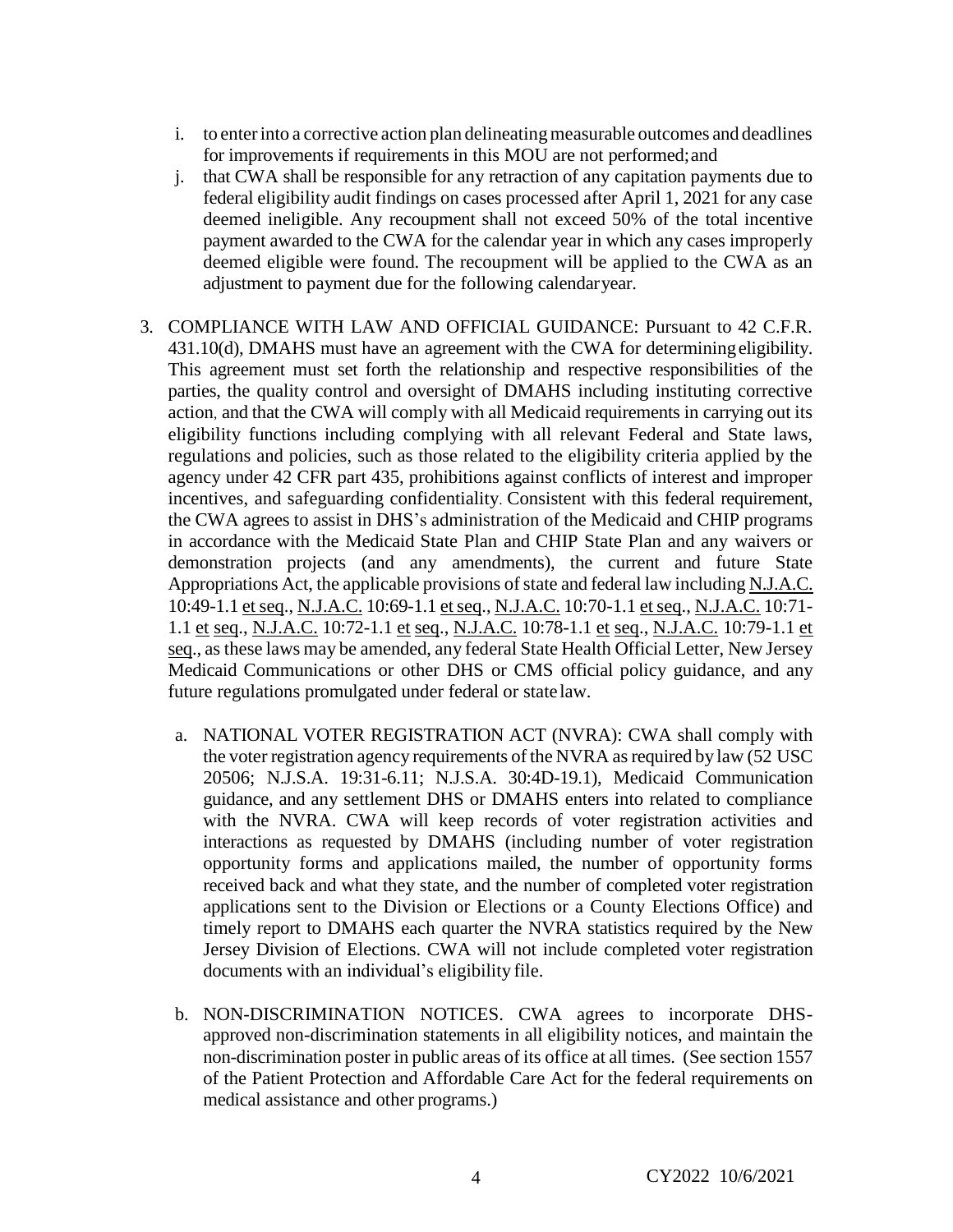Consistent with 45 CFR 92.1 et seq., CWAs shall provide appropriate auxiliary aids and services, including qualified interpreters for individuals with disabilities and information in alternate formats free of charge and in a timely manner as necessary to ensure equal opportunity to participate in NJ FamilyCare. The CWA shall also provide language assistance services, including translated documents and oral interpretation, free of charge and in a timely manner, when such services are necessary to provide meaningful access to individuals with limited English proficiency. Upon request, DMAHS will assist the CWA when possible toprovide the alternate formats and translated documents.

### 4. PRIVACY, CONFIDENTIALITY and DATA SECURITYMEASURES:

- a. PRIVACY AND CONFIDENTIALITY: CWA acknowledges that Social Security Administration (SSA) records and Federal Tax Information (FTI) records, as well as Medicaid and CHIP records, are confidential and require safeguarding. TheCWA agrees that it will not disclose SSA or FTI records even when authorized by the beneficiary and will use these records only for determining eligibility. CWA will advise all staff that failure to safeguard SSA and FTI records can subject the CWA, its employees and its workforce to civil and criminal sanctions under Federal and State laws. CWA agrees keep all applicant and beneficiary information for DMAHS's programs (including information about an individual not applying that is necessary forthe application of another person) confidential and will use appropriate physical, technical and administrative safeguards to protect the privacy and security of such information consistent with 42 C.F.R. 431.300 et seq., 42 C.F.R. 457.1110, 45 C.F.R. 155.260 and N.J.A.C. 10:49-9.7 and other applicable Federal or State statutes and rules requiring safeguarding including those laws and requirements set forth in Appendix C. CWA agrees to enact and maintain safeguards necessary to protect these records and prevent the unauthorized or inadvertent access to, duplication of, or disclosure of a SSA records, FTI records and any applicant or beneficiary personally identifiable information consistent with Appendix C.
- b. DATA SECURITY MEASURES: CWA agrees to establish, maintain, comply with and use the most current privacy and security measures to protect DMAHS applicant and beneficiary information and data as set forth in Appendix C. DMAHS agrees to provide resources to CWA to assist with compliance activities.
- 5. TRAINING AND TECHNICAL ASSISTANCE: DMAHS's Office of Eligibility Policy and its field staff will provide assistance and guidance related to eligibility determinations by CWA, and will provide certain eligibility training for CWAtrainers as necessary. CWA shall have staff trainers to provide DMAHS's trainings to the CWA staff. CWA shall be responsible for timely training all CWA users and workforce, maintaining records of such training, and promptly training new staff as needed for activities performed under this MOU. CWA agrees to provide Eligibility and County Operations training to CWA staff as needed. CWA agrees to provide all annual or biennial training to CWA Users and CWA staff including: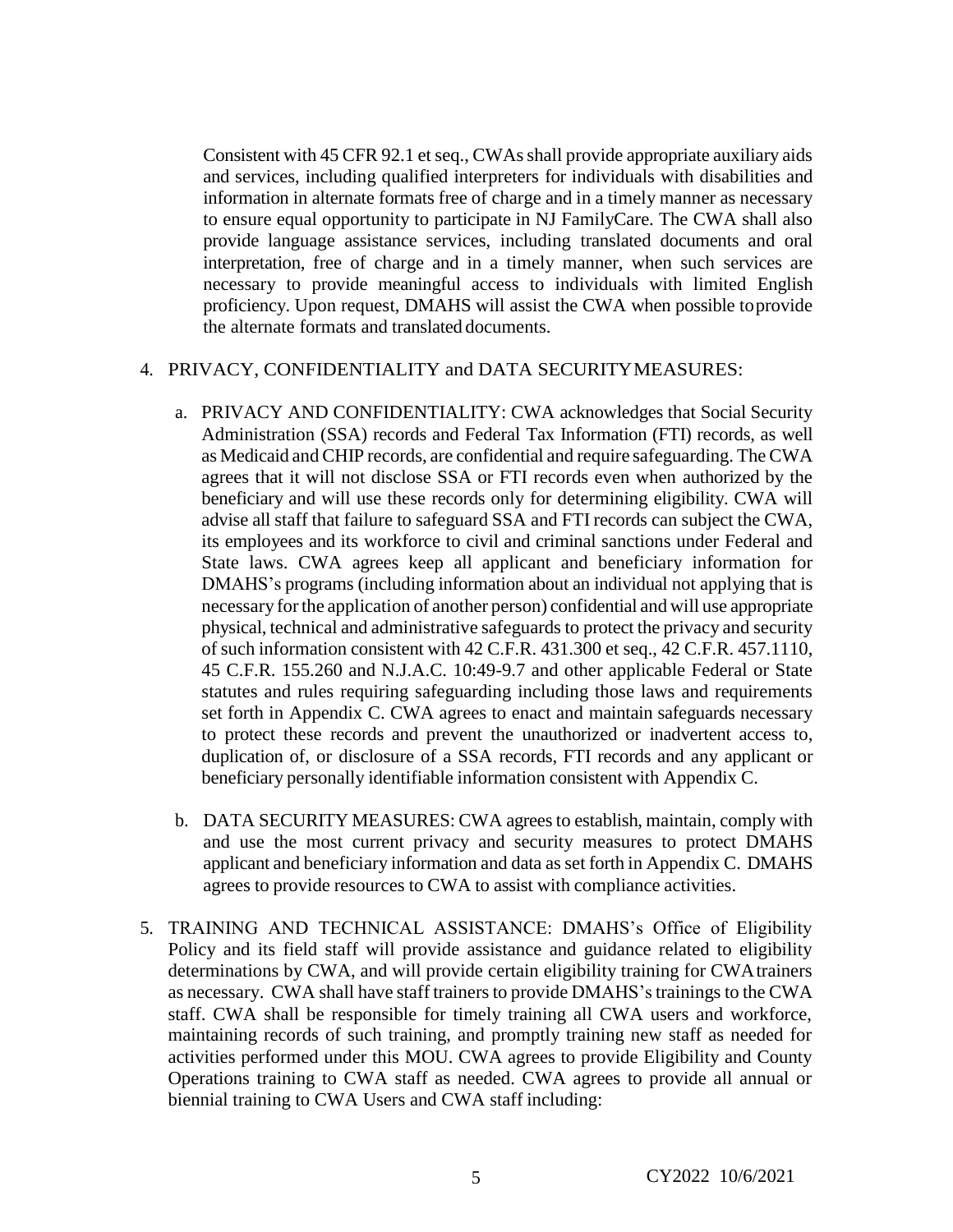- Biennial NVRA training after initial training (within 60 days of start date);
- Annual HIPAA privacy training;
- Annual securing the workplace training;
- Annual IRS training in FTI (for those with any access to FTI; available from IRS online); and
- Any other training required by County, State or federal government for the functions performed by the CWA.
- 6. QUALITY CONTROL: CWA agrees to provide files requested by DMAHS'sBureau of Quality Control, and respond to emailed 551B letters outlining findings in case reviews within 10 days of receipt of the 551B letter. CWA agrees to scan case files into the document imaging system within 10 days of request from DMAHS.

The CWA agrees to comply with DHS's quality control and oversight including any reporting requirements as directed by DHS, in accordance with 42 CFR 431.10(d)(2); Failure to comply timely will forfeit the CWA's opportunity to have errors and deficiencies reversed.

- 7. ADDITIONAL AGREEMENTS: The Parties may enter into additional agreements with each other that supplement this MOU, including agreements on inter-agency payments and specific procedures to effectuate and accomplish the purposes of this MOU.
- 8. RECORDS: The books, records, documents, financial statements and accounting procedures and practices of the CWA or any subcontractor relevant to this MOU shall be subject to inspection, examination and audit by the State, DMAHS, the N.J. Department of Law and Public Safety, the N.J. Office of the State Comptroller, the Office of Legislative Services, the Comptroller General of the United States, the Internal Revenue Services, the Social Security Administration, the U.S. Department of Health and Human Services, or any authorized agents of those entities, and any other entity authorized by law to review such records. The CWA shall maintain, retain and dispose of its records in accordance with the records retention schedule entitled "State of New Jersey County Welfare Departments & Board of Social Services (C980000-008)" issued by the New Jersey Division of Archives and Record Management.
- 9. NO ASSIGNMENT: The CWA shall not assign, subcontract, transfer, or delegate any rights or responsibilities under this MOU without the prior and ongoing written consent of DMAHS.
- 10. INVALIDITY: In the event that any provision of this MOU is rendered invalid or unenforceable by any federal or State law, or State or federal court with jurisdiction, said provision(s) hereof will be immediately void and may be re-negotiated for the sole purpose of rectifying the non-compliance. The remainder of the provisions of this MOU that are not in question shall remain in full force and effect.
- 11. PERFORMANCE: Failure by either party to exercise any right or demand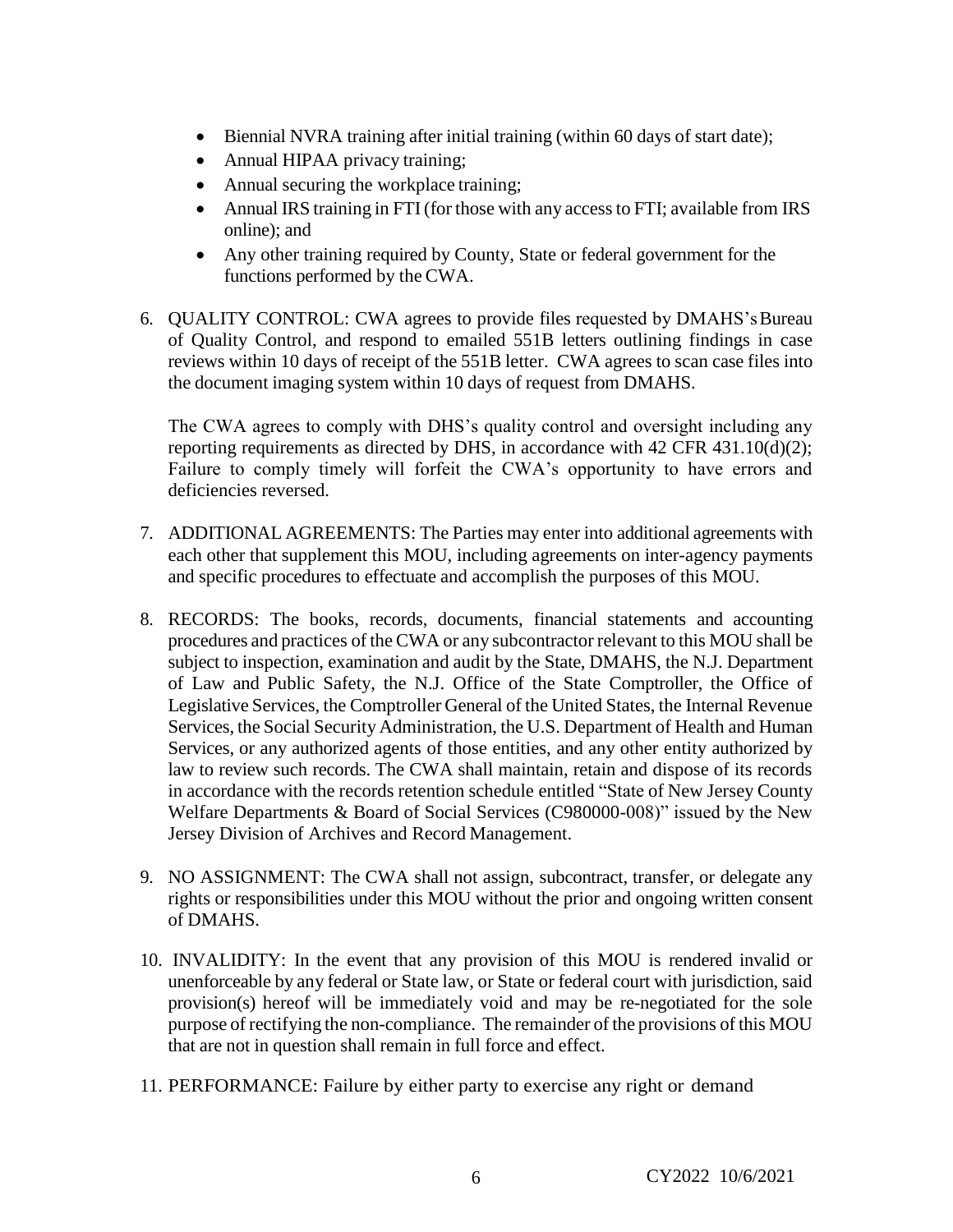performance of any obligation under this MOU shall not be deemed a waiver of such right or obligation.

- 12. GOVERNING LAW: This MOU shall be construed and interpreted according to the laws of the State of New Jersey.
- 13. ENTIRE UNDERSTANDING: This MOU constitutes the entire understanding among the Parties and may only be modified by a written amendment signed by the Parties. Neither Party has made representations, warranties, or promises outside of this MOU. This MOU takes precedence over any other documents that may be in conflict with it.
- 14. PURPOSE, AMENDMENT, THIRD PARTY BENEFICIARIES: This MOU is being entered into for the sole purpose of evidencing the mutual understanding and intention of the parties. It may be amended, modified, and supplemented at any time by mutual consent in writing signed by the Parties. There are no third party beneficiaries of this MOU.
- 15. COUNTERPARTS: This MOU may be executed in counterpart on separate signature pages and each fully signed MOU shall beenforceable.

THEREFORE, the Parties hereto have caused this MOU to be signed on the dates set forth below:

| Signed:                     | Date |
|-----------------------------|------|
| <b>CWA Director's Name:</b> | CWA: |

| Signed:                                          | Date |  |
|--------------------------------------------------|------|--|
| Jennifer Langer Jacobs, Assistant Commissioner   |      |  |
| Division of Medical Assistance & Health Services |      |  |
| New Jersey Department of Human Services          |      |  |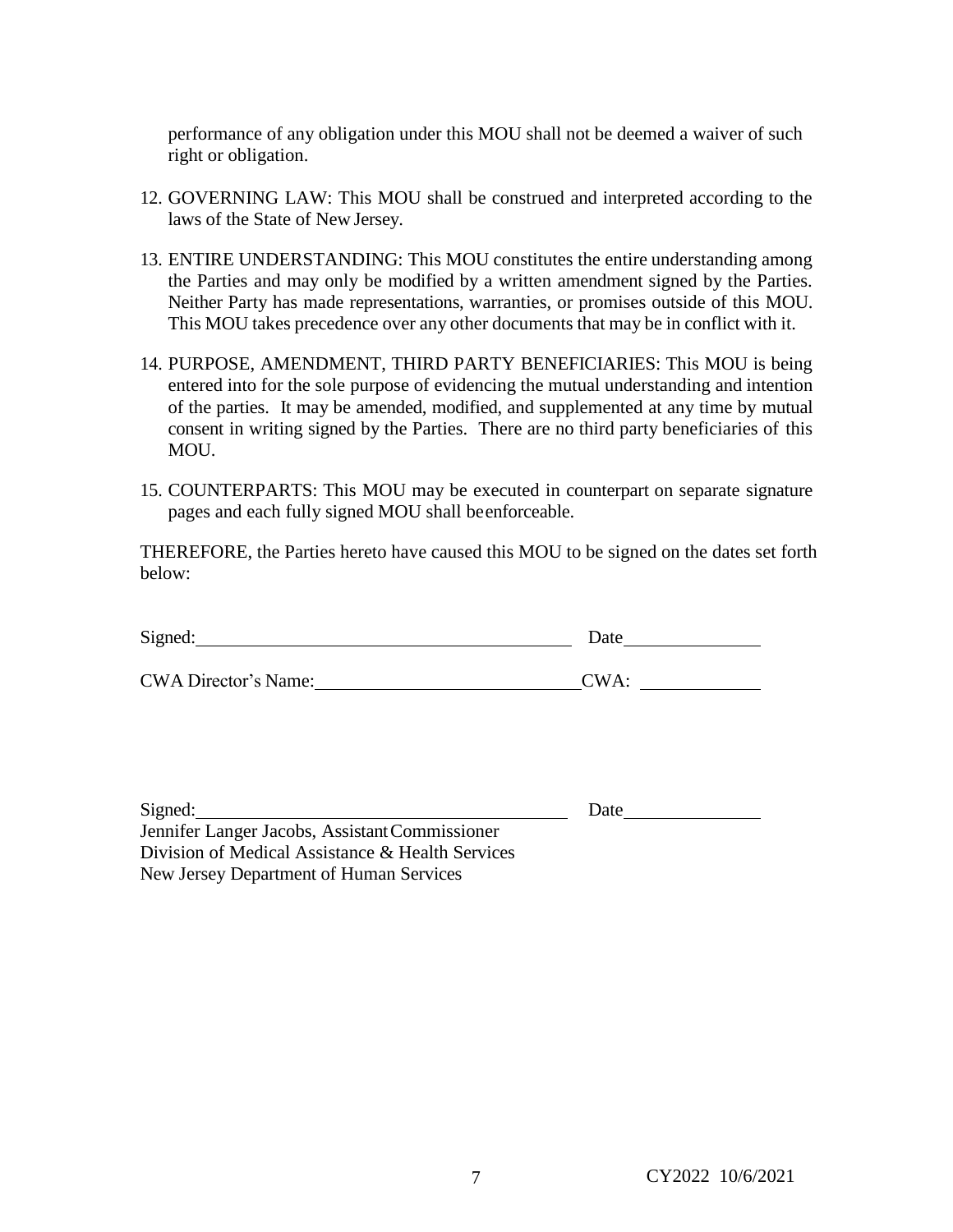## APPENDIX A TO THE MOU BETWEEN DHS AND CWA REGARDING THE ADMINISTRATION OF DMAHS PROGRAMS INCLUDING THE NEW JERSEY MEDICAID AND CHILDREN'S HEALTH INSURANCE PROGRAMS

### Dedicated Medicaid Staff Roster Required form to be submitted with signed MOU

Fill in the staff roster below with only the staff whose full (100%) time is dedicated to performing Medicaid work, including full name, title and Worker Portal User ID; if none, indicate "none" or "n/a" in the roster below. DMAHS has provided a list of active users in the Worker Portal. For personnel submitted that do not have a User ID, you will be asked to provide a reason. If the CWA intends to hire additional full time staff this budget year, indicate each vacancy by title on the Roster.

|                  | <b>First Name</b> | Last Name | Title | <b>Worker Portal</b><br>ID | Comment | Active<br>(Y/N) |
|------------------|-------------------|-----------|-------|----------------------------|---------|-----------------|
| $\,1\,$          |                   |           |       |                            |         |                 |
| $\sqrt{2}$       |                   |           |       |                            |         |                 |
| $\overline{3}$   |                   |           |       |                            |         |                 |
| $\overline{4}$   |                   |           |       |                            |         |                 |
| $\sqrt{5}$       |                   |           |       |                            |         |                 |
| $\sqrt{6}$       |                   |           |       |                            |         |                 |
| $\boldsymbol{7}$ |                   |           |       |                            |         |                 |
| $\,8\,$          |                   |           |       |                            |         |                 |
| $\overline{9}$   |                   |           |       |                            |         |                 |
| $10\,$           |                   |           |       |                            |         |                 |
| $11\,$           |                   |           |       |                            |         |                 |
| 12               |                   |           |       |                            |         |                 |
| 13               |                   |           |       |                            |         |                 |
| $14\,$           |                   |           |       |                            |         |                 |
| $15\,$           |                   |           |       |                            |         |                 |
| 16               |                   |           |       |                            |         |                 |
| 17               |                   |           |       |                            |         |                 |
| $18\,$           |                   |           |       |                            |         |                 |
| 19               |                   |           |       |                            |         |                 |
| $20\,$           |                   |           |       |                            |         |                 |
| 21               |                   |           |       |                            |         |                 |
| 22               |                   |           |       |                            |         |                 |
| $23\,$           |                   |           |       |                            |         |                 |
| $24\,$           |                   |           |       |                            |         |                 |
| $25\,$           |                   |           |       |                            |         |                 |
| 26               |                   |           |       |                            |         |                 |
| $27\,$           |                   |           |       |                            |         |                 |
| $28\,$           |                   |           |       |                            |         |                 |
| 29               |                   |           |       |                            |         |                 |
| $30\,$           |                   |           |       |                            |         |                 |
| $31\,$           |                   |           |       |                            |         |                 |
| 32               |                   |           |       |                            |         |                 |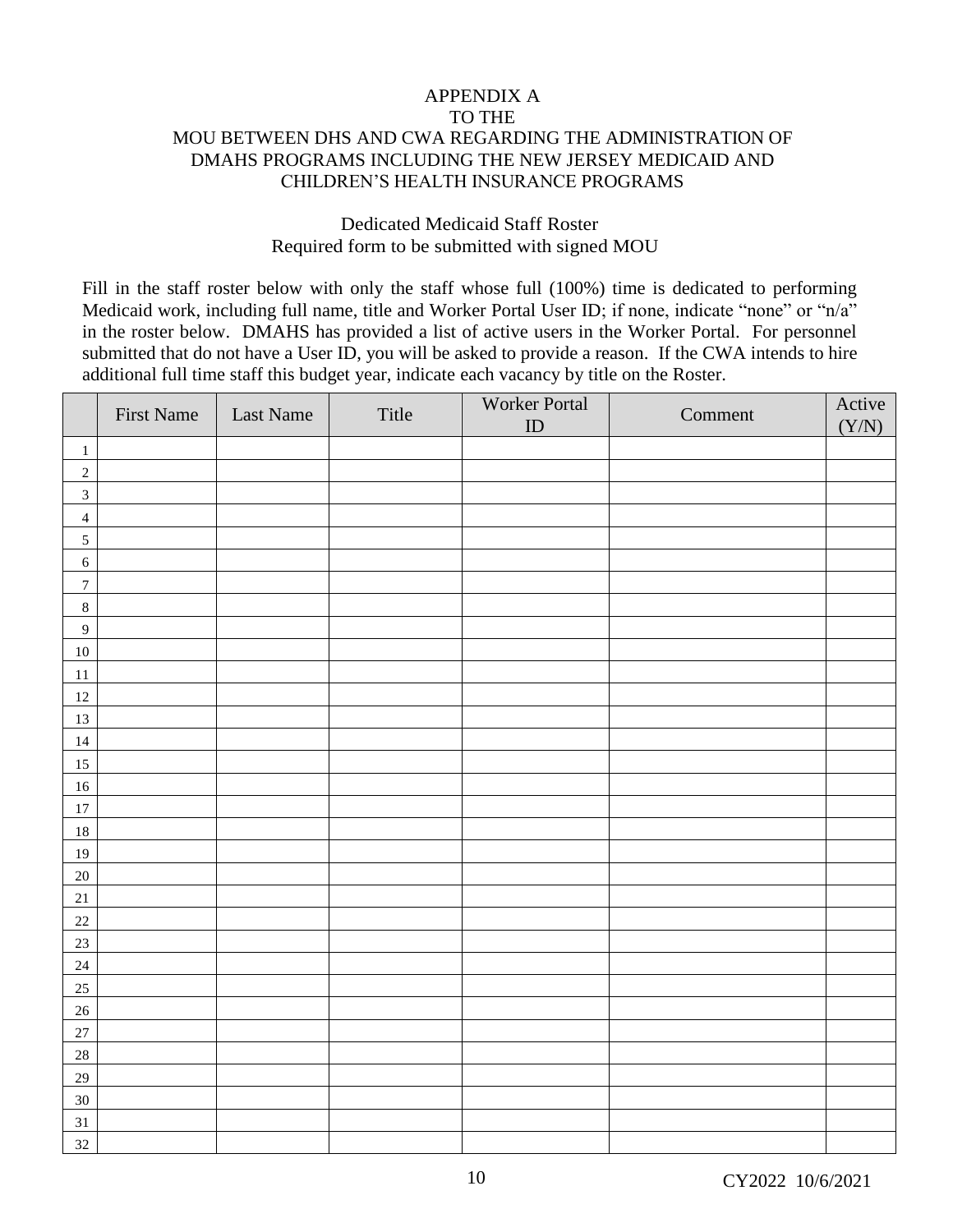|             | First Name | Last Name | Title | Worker Portal<br>${\rm ID}$ | Comment | Active<br>(Y/N) |
|-------------|------------|-----------|-------|-----------------------------|---------|-----------------|
| 33          |            |           |       |                             |         |                 |
| 34          |            |           |       |                             |         |                 |
| 35          |            |           |       |                             |         |                 |
| 36          |            |           |       |                             |         |                 |
| 37          |            |           |       |                             |         |                 |
| 38          |            |           |       |                             |         |                 |
| 39          |            |           |       |                             |         |                 |
| $40\,$      |            |           |       |                             |         |                 |
| 41          |            |           |       |                             |         |                 |
| $42\,$      |            |           |       |                             |         |                 |
| $43\,$      |            |           |       |                             |         |                 |
| 44          |            |           |       |                             |         |                 |
| $45\,$      |            |           |       |                             |         |                 |
| $46\,$      |            |           |       |                             |         |                 |
| $47\,$      |            |           |       |                             |         |                 |
| $\sqrt{48}$ |            |           |       |                             |         |                 |
| 49          |            |           |       |                             |         |                 |
| $50\,$      |            |           |       |                             |         |                 |
| 51          |            |           |       |                             |         |                 |
| 52          |            |           |       |                             |         |                 |
| 53          |            |           |       |                             |         |                 |
| 54          |            |           |       |                             |         |                 |
| 55          |            |           |       |                             |         |                 |
| 56          |            |           |       |                             |         |                 |
| 57          |            |           |       |                             |         |                 |
| 58          |            |           |       |                             |         |                 |
| 59          |            |           |       |                             |         |                 |
| $60\,$      |            |           |       |                             |         |                 |
| 61          |            |           |       |                             |         |                 |
| $62\,$      |            |           |       |                             |         |                 |
| 63          |            |           |       |                             |         |                 |
| 64          |            |           |       |                             |         |                 |
| 65          |            |           |       |                             |         |                 |
| 66          |            |           |       |                             |         |                 |
| 67          |            |           |       |                             |         |                 |
| 68          |            |           |       |                             |         |                 |
| 69          |            |           |       |                             |         |                 |
| $70\,$      |            |           |       |                             |         |                 |
| $71\,$      |            |           |       |                             |         |                 |
| $72\,$      |            |           |       |                             |         |                 |
| 73          |            |           |       |                             |         |                 |
| $74\,$      |            |           |       |                             |         |                 |
| $75\,$      |            |           |       |                             |         |                 |
| 76          |            |           |       |                             |         |                 |
| $77\,$      |            |           |       |                             |         |                 |
| $78\,$      |            |           |       |                             |         |                 |
| 79          |            |           |       |                             |         |                 |
| $80\,$      |            |           |       |                             |         |                 |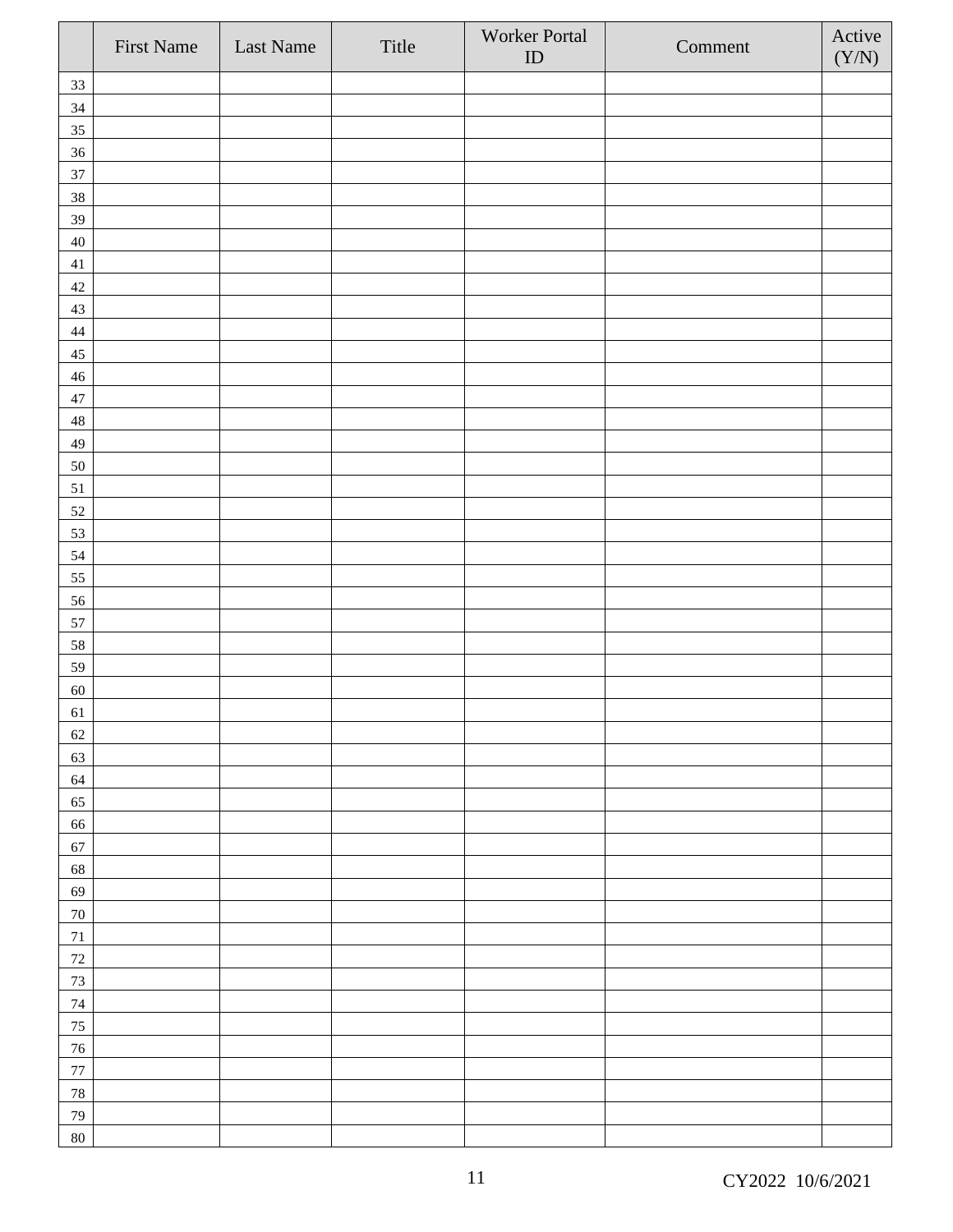|            | First Name | Last Name | Title | Worker Portal<br>${\rm ID}$ | Comment | Active<br>(Y/N) |
|------------|------------|-----------|-------|-----------------------------|---------|-----------------|
| $81\,$     |            |           |       |                             |         |                 |
| 82         |            |           |       |                             |         |                 |
| 83         |            |           |       |                             |         |                 |
| 84         |            |           |       |                             |         |                 |
| 85         |            |           |       |                             |         |                 |
| 86         |            |           |       |                             |         |                 |
| 87         |            |           |       |                             |         |                 |
| 88         |            |           |       |                             |         |                 |
| 89         |            |           |       |                             |         |                 |
| 90         |            |           |       |                             |         |                 |
| $100\,$    |            |           |       |                             |         |                 |
| 101        |            |           |       |                             |         |                 |
| 102        |            |           |       |                             |         |                 |
| 103        |            |           |       |                             |         |                 |
| 104        |            |           |       |                             |         |                 |
| 105        |            |           |       |                             |         |                 |
| $106\,$    |            |           |       |                             |         |                 |
| 107        |            |           |       |                             |         |                 |
| 108        |            |           |       |                             |         |                 |
| 109        |            |           |       |                             |         |                 |
| 110        |            |           |       |                             |         |                 |
| $111\,$    |            |           |       |                             |         |                 |
| 112        |            |           |       |                             |         |                 |
| 113        |            |           |       |                             |         |                 |
| 114        |            |           |       |                             |         |                 |
| 115        |            |           |       |                             |         |                 |
| $116\,$    |            |           |       |                             |         |                 |
| 117        |            |           |       |                             |         |                 |
| 118        |            |           |       |                             |         |                 |
| 119        |            |           |       |                             |         |                 |
| 120        |            |           |       |                             |         |                 |
| $121\,$    |            |           |       |                             |         |                 |
| 122<br>123 |            |           |       |                             |         |                 |
|            |            |           |       |                             |         |                 |
| 124<br>125 |            |           |       |                             |         |                 |
| $126\,$    |            |           |       |                             |         |                 |
| 127        |            |           |       |                             |         |                 |
| 128        |            |           |       |                             |         |                 |
| 129        |            |           |       |                             |         |                 |
| 130        |            |           |       |                             |         |                 |
| 131        |            |           |       |                             |         |                 |
| 132        |            |           |       |                             |         |                 |
| 133        |            |           |       |                             |         |                 |
| 134        |            |           |       |                             |         |                 |
| 135        |            |           |       |                             |         |                 |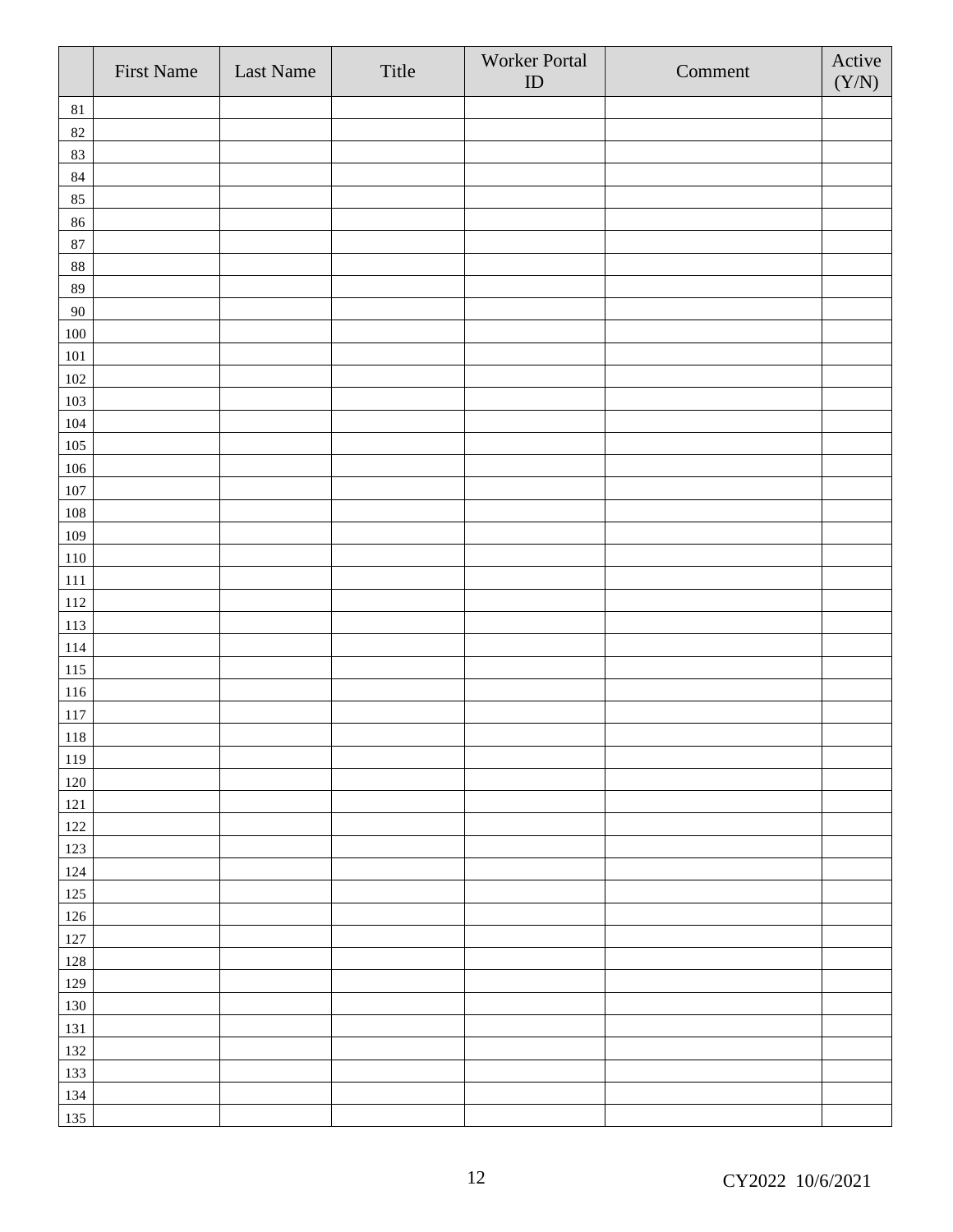## APPENDIX B TO THE MOU BETWEEN DHS AND CWA REGARDING THE ADMINISTRATION OF DMAHS PROGRAMS INCLUDING THE NEW JERSEY MEDICAID AND CHILDREN'S HEALTH INSURANCE PROGRAMS

### DMAHS Eligibility Determination Incentive and Penalty Payment Program

Effective January 1, 2022, and continuing until DMAHS notifies CWA in writing of a new Eligibility Determination Incentive and Penalty Payment Program and modification to this Appendix B, the DMAHS Eligibility Determination Incentive and Penalty Payment Program shall be as follows:

Total payments for calendar year 2022 are subject to a county specific cap of 115% of 2019 calendar year payments to CWA under the previous \$35.80 per case payment plan ("cap"), and, for each CWA that signs the MOU prior to January 28, 2022, a county specific floor of 25% of total calendar year 2019 payments to CWA under the previous \$35.80 per case payment plan ("floor"). The floor will only apply to those CWAs that execute the MOU by January 28, 2022.

Payments to be counted toward the calendar year 2022 cap and calendar year 2022 floor will include the following payments:

• January 1, 2022 through December 31, 2022 (under this MOU). For accounting purposes, the last quarter incentive payments will be tabulated utilizing data available to the Division as of December 15, 2022.

The provisions of this 2022 incentive are defined as follows:

- 1. Redetermination Timeliness **-** The redetermination report in DMAHS's Shared Data Warehouse will be used for the calculation of the completed redetermination rate and the calculation will be based on the average monthly completed redeterminations during the entire quarter.
	- a) For the period January 1, 2022 to December 31, 2022, payment will be made depending on the county's performance with respect to timely redetermination for the quarter, as follows:
		- 95% or greater: \$45 for each eligible case
		- 85% or greater but less than 95%: \$35 for each eligible case
		- Less than 85%: \$25 for each eligible case
	- b) Example:
		- April redetermination percentage: 96%
		- May redetermination percentage: 94%
		- June redetermination percentage: 94%
		- Average for quarter: (96+94+94)/3 = **94.67%**
		- **94.67% qualifies county for \$35 per eligible case**
	- c) The average quarterly value will not be rounded.
	- d) This incentive is available only if there are no redeterminations 2 years or greater past due for that county.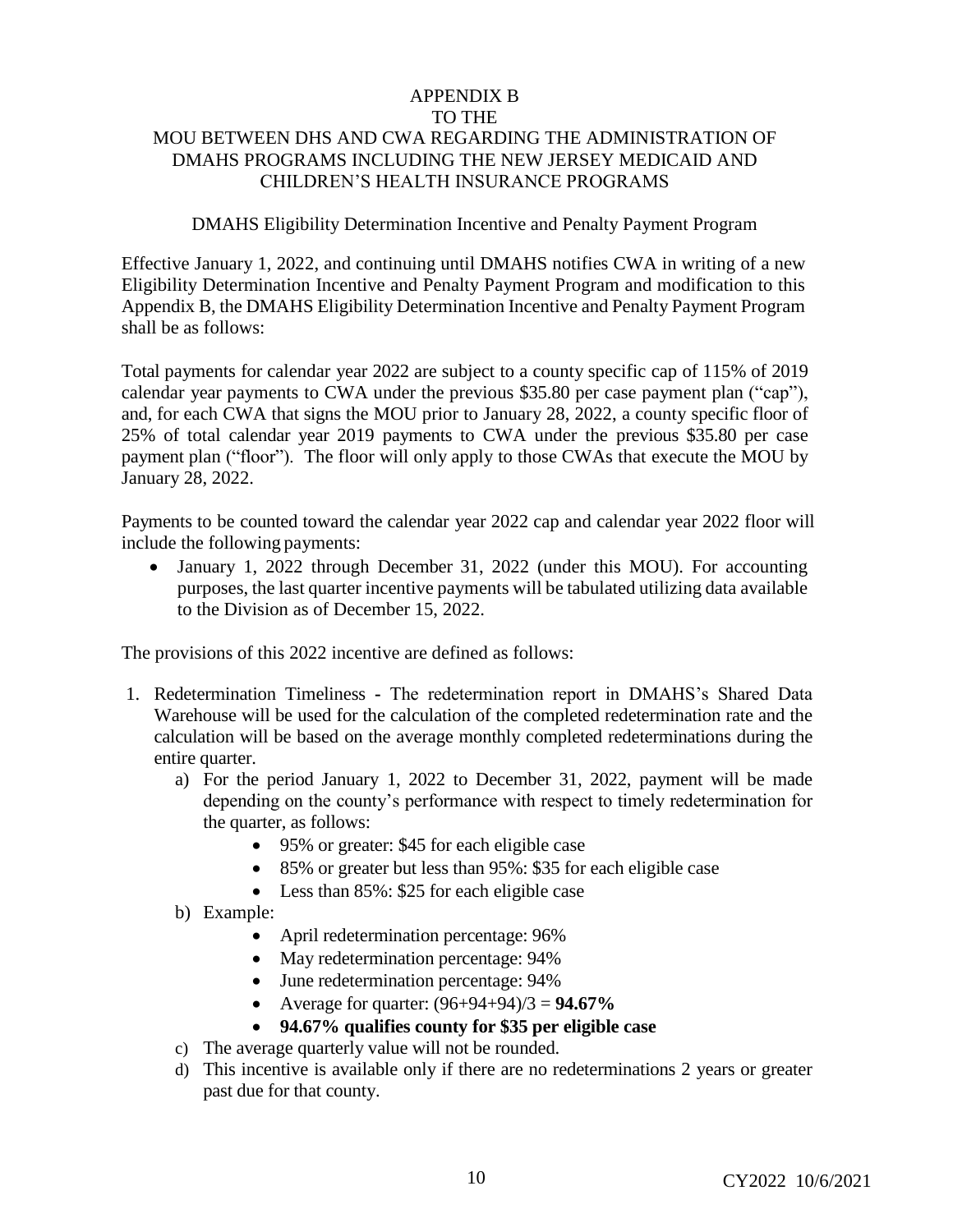- 2. Information Technology Platform Integrated Eligibility System performance reports will be used to determine the sum of applications submitted by the CWA.
	- a) For the period January 1, 2022 to December 31, 2022, the CWA will be paid \$5 per paper application data-entered and submitted into the Worker Portal.
- 3. Initial/New Application Processing Time Integrated Eligibility System performance reports will be used for the calculation of the initial application processing time. This includes only applications entered into the Integrated Eligibility System after April 1, 2021.
	- a) From January 1, 2022 through December 31, 2022, a bonus payment of \$10,000 per quarter will be paid to CWA for processing 100% of initial applications within federal timelines.
	- b) This incentive is available only if processing times are met for all MAGI and ABD cases for the quarter.
- 4. Redistribution Bonus Pool Incentive At the end of the calendar year, any unspent funding will be made available to counties that achieved 95% or greater in accordance with the Redetermination Timeliness incentive (Incentive #1).
	- a) Counties will be eligible for payment out of this bonus pool for each quarter that they qualified for the 95% incentive amount.
	- b) The payment for each qualifying county will be based on the number of cases processed by that county in the quarters for which they achieved 95% or greater.
	- c) The 115% cap does not apply to bonus payments. In other words, counties that were subject to the cap will still receive their full share of the bonus payment.
	- d) Example of bonus payment calculation. Assumptions for this example are:
		- \$900,000 left over at the end of calendar year 2022
		- 5 counties achieved 95% or greater for at least one quarter during the calendar year
		- These 5 counties had a total number of cases during qualifying quarters of 60,000
		- Bonus payment per case would be  $$15.00$  ( $$900,000 / 60,000$  cases)
		- Bonus Payment will be paid at year end after all quarterly incentive payments have been made

|          |            | <b>Cases Processed</b> | Bonus per  | <b>Bonus</b> |        |         |           |
|----------|------------|------------------------|------------|--------------|--------|---------|-----------|
|          | Otr 1      | Otr $2$                | Otr 3      | Otr 4        | Total  | Case    | Payment   |
| County 1 | 9,000      | 9,200                  | <b>DNO</b> | <b>DNO</b>   | 18,200 | \$15.00 | \$273,000 |
| County 2 | 4,500      | <b>DNO</b>             | <b>DNO</b> | 4,300        | 8,800  | \$15.00 | \$132,000 |
| County 3 | 5,000      | 5,200                  | 5,300      | 5,500        | 21,000 | \$15.00 | \$315,000 |
| County 4 | <b>DNO</b> | <b>DNO</b>             | 3,000      | 3,100        | 6,100  | \$15.00 | \$91,500  |
| County 5 | <b>DNO</b> | <b>DNO</b>             | <b>DNO</b> | 5,900        | 5,900  | \$15.00 | \$88,500  |
| Total    | 18,500     | 14,400                 | 8,300      | 18,800       | 60,000 | \$15.00 | \$900,000 |

\*DNQ means the county did not qualify (achieve 95% or greater) for that specific quarter

For MOUs completed and executed by the CWAs, and received by DMAHS after January 28, 2022, incentive payments will not be earned and paid until the quarter following the one in which the signed MOU is received by the State, but the floor described above will not apply to the incentive payments.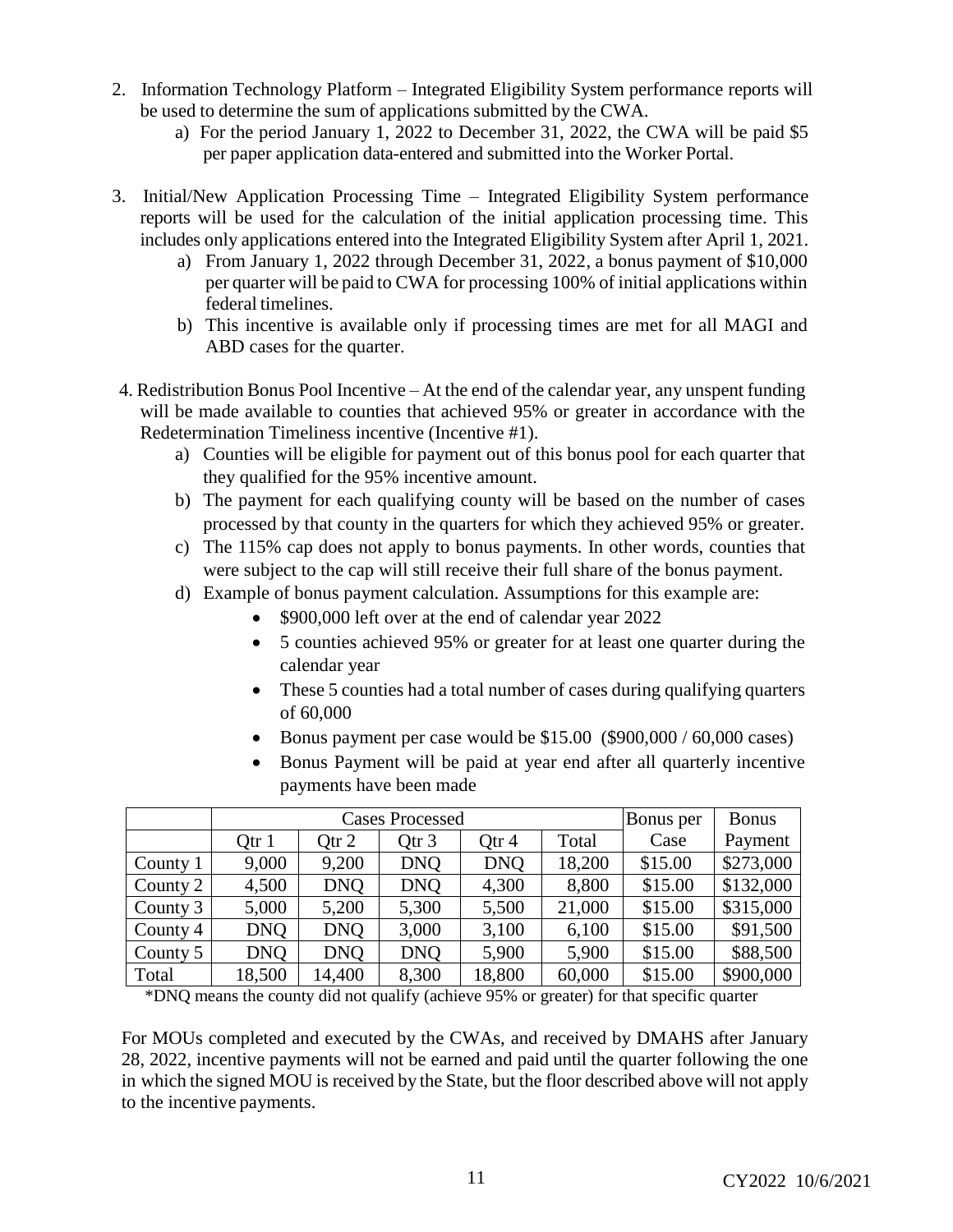## APPENDIX C TO THE MOU BETWEEN DHS AND CWA REGARDING THE ADMINISTRATION OF DMAHS PROGRAMS INCLUDING THE NEW JERSEY MEDICAID AND CHILDREN'S HEALTH INSURANCE PROGRAMS

Definitions, Privacy and Confidentiality Requirements, and Data Security Measure To Be Followed

#### a. AGREEMENT DEFINITIONS:

Authorized Representative means an individual who acts on behalf of an applicant or beneficiary and meets the requirements set forth at 42 CFR 435.923.

Breach means the compromise, unauthorized disclosure, unauthorized acquisition, unauthorized access, loss of control, or any similar terms or phrases that refer to situations where persons other than authorized users, for an other than authorized purpose have access to personally identifiable information whether physical or electronic.

Federal Tax Information or FTI or Return information means information as defined under Section 6103(b)(2)(A) of the Internal Revenue Code and in Internal Revenue Service (IRS) Publication 1075, as any information collected or generated by the IRS with regard to any person's liability or possible liability under the Internal Revenue Code. It includes, but is not limited to, information, including the tax return, which IRS obtained from any source or developed through any means that relates to the potential liability of any person under the Internal Revenue Code for any tax, penalty, interest, fine, forfeiture, other imposition or offense; information extracted from a return including names of dependents or the location of business, taxpayer's name, address and identification number, information collected by the IRS about any person's tax affairs whether a return was filed, under examination, or subject to other investigation or processing, including collection activities; and information contained on transcripts of accounts.

Incident means a violation or imminent threat of violation of security policies, acceptable use policies, or standard security practices. This includes attempts (including both failed or successful) to gain unauthorized access to a system or its data, unwanted disruption, the unauthorized use of a system for the processing or storage of data; and change to system hardware, firmware, or software characteristics without the owner's knowledge, instruction, or consent. Incidents include the loss of data through theft or device misplacement, loss or misplacement of hardcopy documents, and misroutingof mail, all of which may have the potential to put the data at risk of unauthorized access, use, disclosure, modification or destruction. Certain adverse events (e.g., floods, fires, electrical outages, excessive heat, etc.) can cause system crashes but are not considered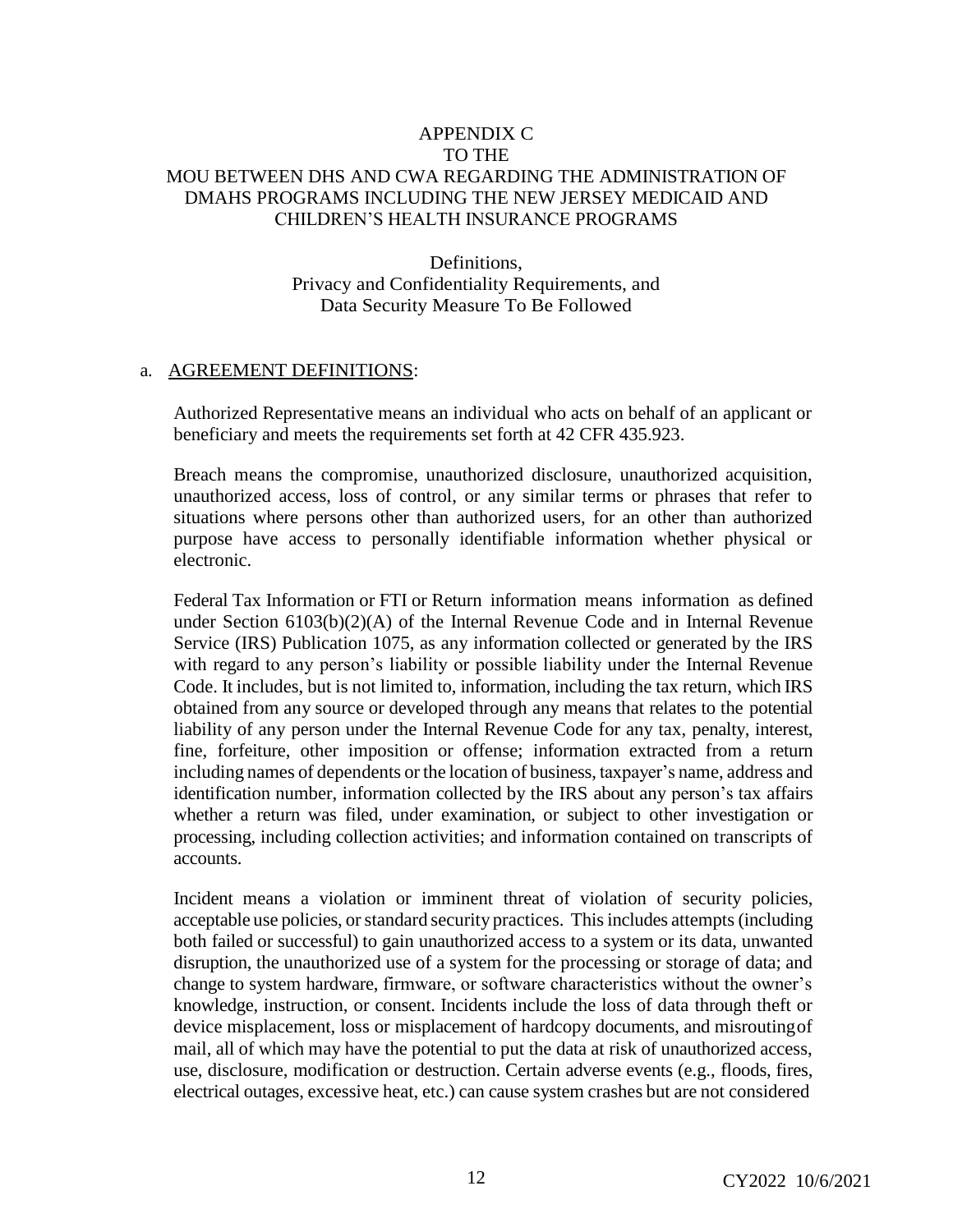Incidents. An Incident becomes a Breach when there is loss of control, compromise, unauthorized disclosure, unauthorized acquisition, unauthorized access or any similar term referring to situations where persons other than authorized users and for an other than authorized purpose have access to personally identifiable information or personal health information, whether physical or electronic.

PII or Personally Identifiable Information refers to information about an individual,

(1) that can be used to distinguish or trace an individual's identity, such as name, social security number, date and place of birth, mother's maiden name, or biometric records; and

(2) any other information that is linked or linkable to an individual, such as medical, educational, financial, and employment information.

Examples of PII include, but are not limited to:

- Name, such as full name, maiden name, mother's maiden name, or alias
- Personal identification number, such as social security number (SSN), passport number, driver's license number, taxpayer identification number, or financial account or credit card number
- Address information, such as street address or email address
- Personal characteristics, including photographic image (especially of face or other identifying characteristic), fingerprints, handwriting, or other biometric data (e.g., retina scan, voice signature, facial geometry)
- Information about an individual that is linked or linkable to one of the above (e.g., date of birth, place of birth, race, religion, weight, activities, geographical indicators, employment information, medical information, education information, financial information).

PII includes social security numbers and social security records.

Protected Health Information or PHI means any information, including genetic information, whether oral or recorded in any form or medium, that:

(1) is created or received by a health care provider, health plan such as DMAHS or a managed care organization, or health care clearinghouse;and

(2) relates to the past, present, or future physical or mental health or condition of an individual; the provision of health care to an individual; or the past, present, or future payment for the provision of health care to an individual.

## b. PRIVACY AND CONFIDENTIALITY REQUIREMENTS:

SSA and FTI data about applicants and beneficiaries can only be used for determining eligibility and cannot be otherwise used or disclosed, even when authorized by the applicant or beneficiary. Disclosure of Medicaid or CHIP applicant or beneficiary information, other than SSA records and FTI, must be authorized prior to disclosure and be disclosed onlyto the applicant or beneficiary or their Authorized Representative, to an individual or entity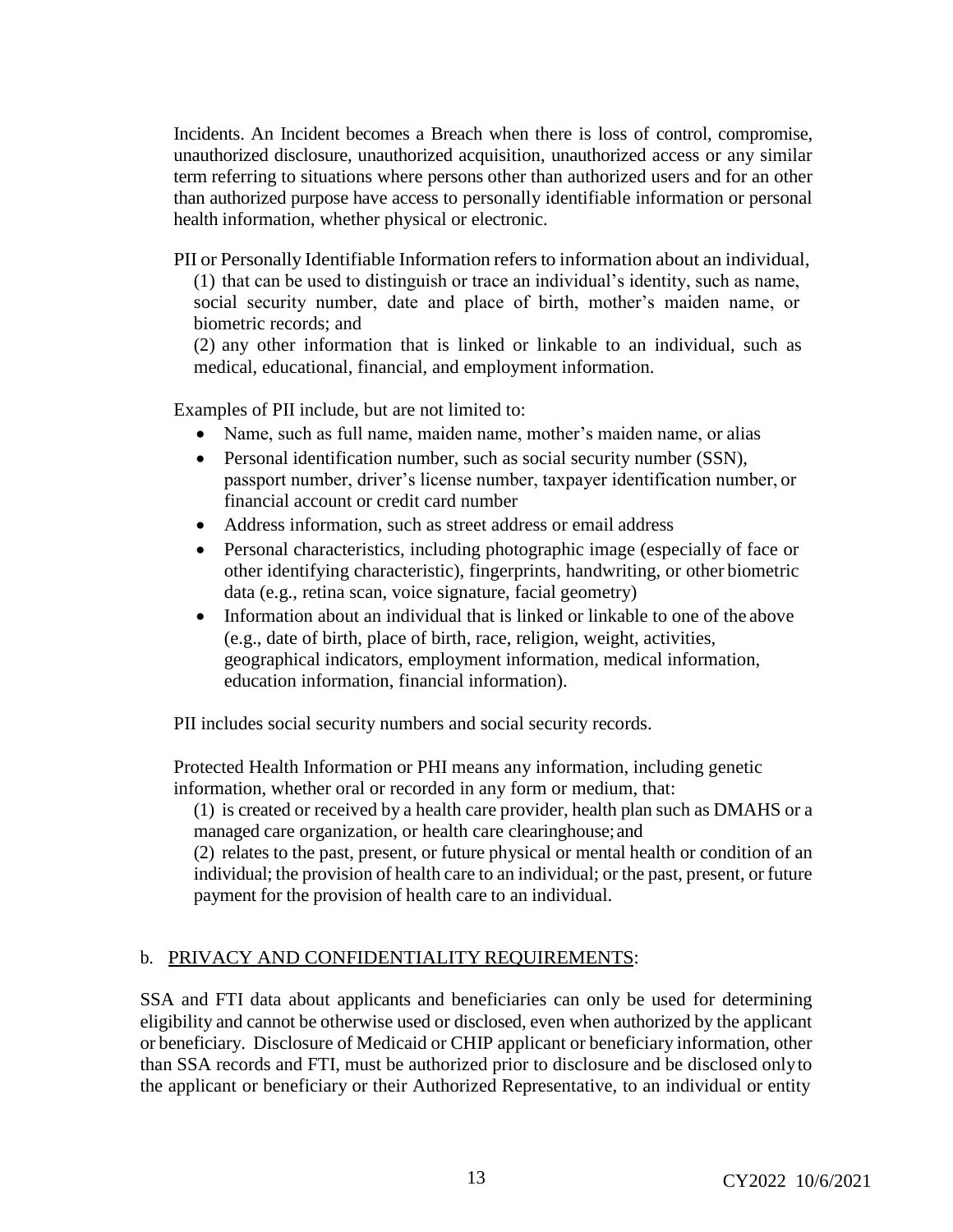that the applicant or beneficiary or their Authorized Representative authorizes to receive specific information, or to those with which the CWA has agreements to protect the privacy and security of such disclosures consistent with the standards applicable to DMAHS and for the purpose of determining eligibility under this MOU. The CWA agrees that it will keep all applicant and beneficiary information for DMAHS's programs (including information about an individual not applying that is necessary for the application of another person) confidential and will use appropriate physical, technical and administrative safeguards to protect the privacy and security of such information consistent with 42 C.F.R. 431.300 et seq., 42 C.F.R. 457.1110, 45 C.F.R. 155.260 and N.J.A.C. 10:49-9.7 and any other Federal or State statute and rule requiring confidentiality including, but not limited to, the following:

- 1. The federal Medicaid Act at 42 U.S.C. 1396 et seq.; 42 C.F.R. 430 et seq.; in particular 42 U.S.C. 1396a(a)(7) and 42 C.F.R. 431.300 et seq.
- 2. The federal State Children's Health Insurance Program at 42 U.S.C. 1397aa et seq., and its rules at 42 C.F.R. 457, especially 42 C.F.R. 457.1110.
- 3. The Patient Protection and Affordable Care Act of 2010 as amended by the HealthCare and Education Reconciliation Act referred to collectively as the Affordable Care Act, and its implementing regulations at 42 C.F.R. 431, 435, 457 and 45 C.F.R. 155-157, including the privacy and security rule at 45 C.F.R. 155.260 (with penalties at 45 C.F.R. 155.285).
- 4. The Information Exchange Agreement between the Social Security Administration and the State of New Jersey, Department of Human Services.
- 5. IRS federal tax information rules at 26 U.S.C. 6103 and IRS Publication 1075.
- 6. The Health Insurance Portability and Accountability Act (HIPAA, codified at 42 U.S.C. 300gg et seq., and 42 U.S.C. 1320d et seq.) and Health Information Technology for Economic and Clinical Health (HITECH) Act, enacted as part of the American Recovery and Reinvestment Act of 2009, with regulations at 45 C.F.R. parts 160, 162, and 164.
- 7. Substance Use Disorder Patient Record protections at 42 U.S.C. 290dd-2 and regulations at 42 C.F.R. 2.1 et seq.
- 8. N.J.S.A. 26:5C-5 and -7 regarding confidentiality of AIDS or HIV infection records.
- 9. N.J.S.A. 9:6-8.10a regarding confidentiality of records of child abuse reports.
- 10. N.J.S.A. 10:5-47 regarding confidentiality of genetic testing and information.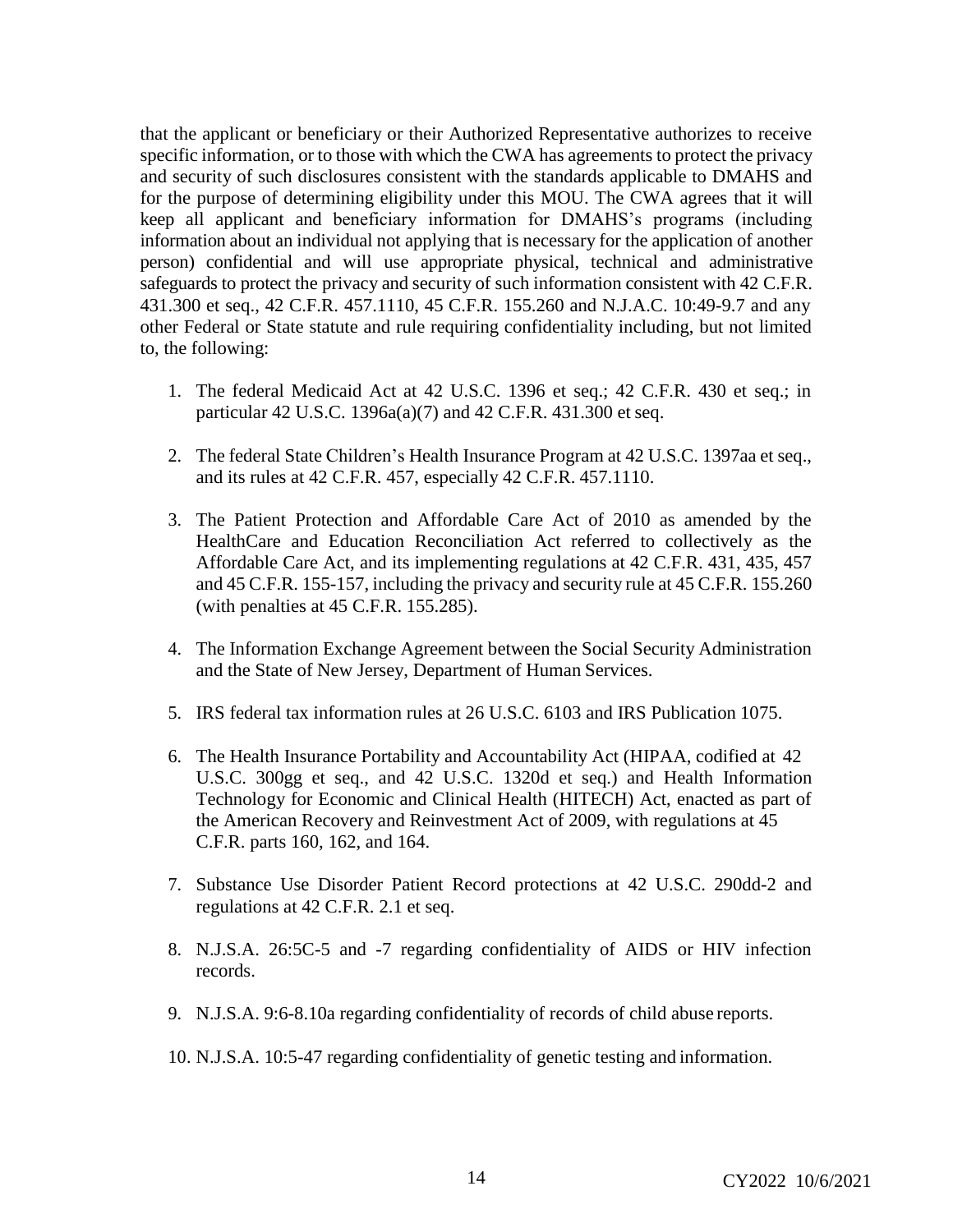- 11. N.J.S.A. 26:4-41 regarding confidentiality of sexually transmitted disease information.
- 12. N.J.S.A. 30:4-24.3 regarding confidentiality of services received by a client in a DHS non-corrections institution, with regulations at NJAC 10:41-2.1 and 4.1.
- 13. The New Jersey Medical Assistance and Health Services Act at N.J.S.A. 30:4D-1 et seq., and its rules at N.J.A.C. 10:49-1.1 et seq. In particular, the Medicaid confidentiality rule is at N.J.A.C. 10:49-9.7.
- 14. N.J.S.A. 44:10-47 regarding confidentiality of Supplemental Nutrition Assistance Program and for Work First New Jersey program information.
- 15. N.J.S.A. 54:4-2.42 regarding the confidential nature of State tax return information.
- 16. N.J.S.A. 56:8-161 to 164 regarding customer records and display of social security records.
- 17. The Open Public Records Act (N.J.S.A. 47:1A-1 etseq).
- 18. CWA acknowledges that SSA records, information or data regarding individuals are confidential and require safeguarding. SSA records may only be used for determining eligibility for Medicaid and CHIP. Failure to safeguard SSA records can subject the CWA and its employees and workforce to civil and criminal sanctions under Federal and State laws including the Federal Privacy Act at 5 U.S.C. 552a; Social Security Act sections 205 and 1106 (see 42 U.S.C.  $405(c)(2)(C)(viii)$  and 42 U.S.C. 1306, respectively); and N.J.S.A. 56:8-164. The CWA shall train all workforce that SSA records can only be used for determining Medicaid and CHIP eligibility, the standard for safeguarding, the requirement of reporting breaches and improper disclosure of SSA records immediately and within 24 hours, and the penalties for improper use and disclosure. CWA shall ensure that all persons who will handle or have access under this MOU to any SSA records will be advised of the confidentiality of the records; the safeguarding requirements to protect the records and prevent unauthorized access, handling, duplication and re-disclosure of the SSA records; the breach reporting requirements, and the civil and criminal sanctions for failure to safeguard the SSA records (subject to SSA changes: civil penalties and costs of prosecution; criminal penalties of \$5,000 and misdemeanor). The CWA agrees to enact and/or maintain safeguards necessary to protect these records and prevent the unauthorized or inadvertent access to, duplication of or disclosure of a Social Security number or other SSA records.

#### c. DATA SECURITY MEASURES TO BEFOLLOWED: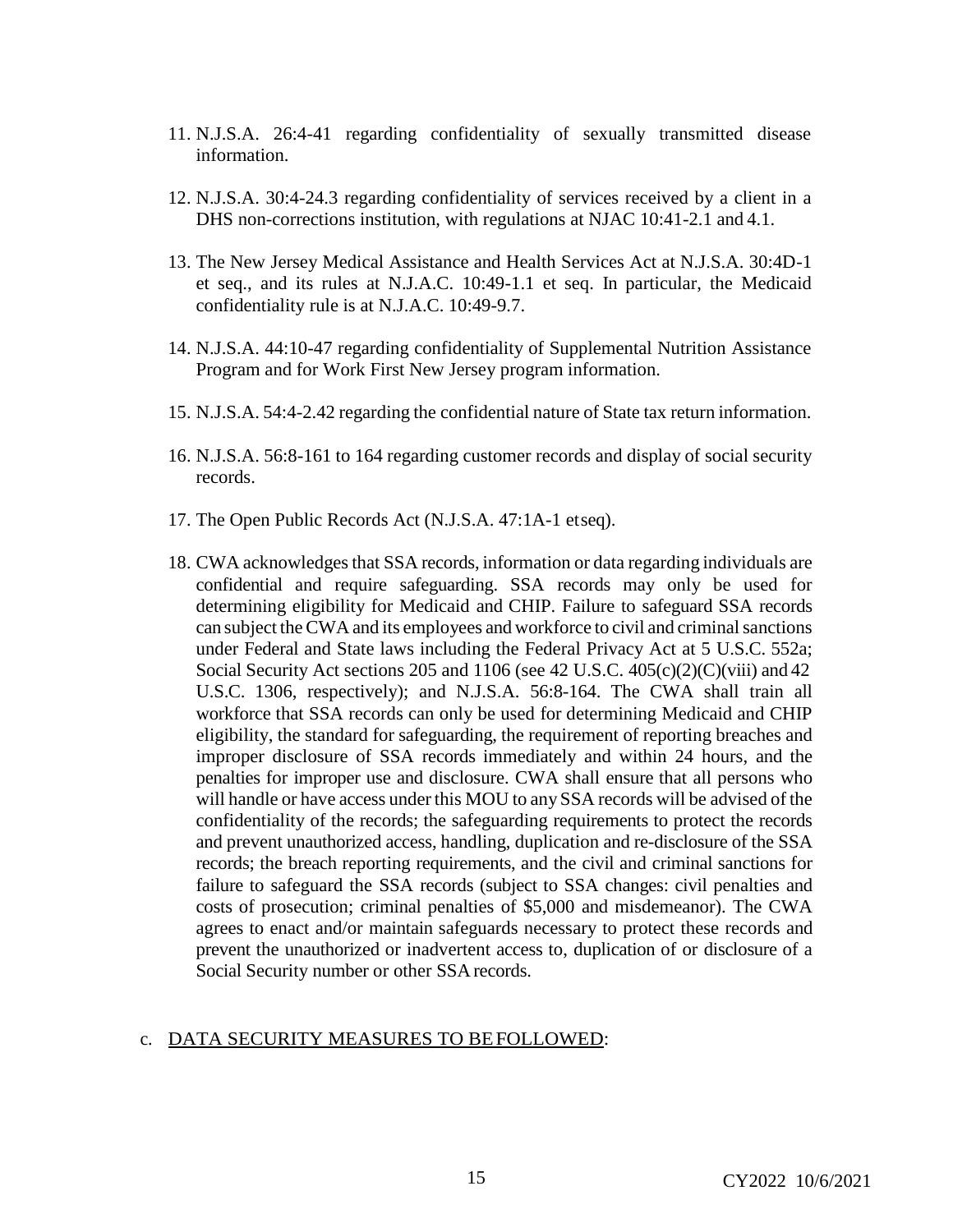CWA agrees to protect the privacy and security of its Medicaid and CHIP data consistent with the following security guidelines:

- 1. Centers for Medicare and Medicaid Services' Minimum Acceptable Risk Standards for Exchanges (MARS-E) version 2.0 or latest version, currentlyfound at: https:/[/www.cms.gov/CCIIO/Resources/Regulations-and-Guidance/](http://www.cms.gov/CCIIO/Resources/Regulations-and-Guidance/) .
- 2. National Institute for Standards and Technology current guidance. See <https://csrc.nist.gov/> .
- 3. The Federal Information Security Management Act of 2002 as amended by the Federal Information Security Modernization Act of 2004.
- 4. State of New Jersey Office of Information Technology, Information Security Policies, <https://nj.gov/it/whatwedo/policylibrary/>, as updated, and the New Jersey Office of Homeland Security and Preparedness Statewide Information Security Manual as updated,

https:/[/www.nj.gov/it/docs/ps/NJ\\_Statewide\\_Information\\_Security\\_Manual.pdf.](http://www.nj.gov/it/docs/ps/NJ_Statewide_Information_Security_Manual.pdf)

CWA agrees to use the following security measures:

- 5. The CWA shall limit access to its electronic systems and to its data containing applicant and beneficiary information for DMAHS programs to only those authorized CWA workforce members who need DMAHS applicant and beneficiary data to perform their job duties consistent with this MOU. In this Appendix C, DMAHS electronic systems and data with DMAHS applicant and beneficiary information will be referred to as "DMAHS PII." Information about applicants and beneficiaries on non-electronic records (paper, phone) is also referred to as DMAHS PII. CWA workforce members who need to access DMAHS PII to perform their job duties under this MOU are referred to in this Appendix C as "CWA Users."
- 6. CWA shall use appropriate administrative safeguards to protect DMAHS PII. CWA User access limitations shall include role-based access limits. CWA shall have a written access policy. CWA Users granted access to a DMAHS PII shallbe advised of the confidential nature of the data, the safeguards required to protect the data, and the civil and criminal sanctions for noncompliance with the confidentiality requirements contained in applicable State and federal laws. Access to DMAHS PII should always be limited to the minimum necessary to accomplish the official job duty or task. A warning banner providing notice of the confidentiality of DMAHS PII must be displayed when accessing eligibility or other DMAHS PII.
- 7. CWA shall implement and maintain appropriate physical security and storage safeguards to protect the DMAHS PII from loss, theft or inadvertent disclosure. CWA shall ensure that data containing DMAHS PII shall be physically and technologically secure from access by unauthorized persons during work hours and non-work hours, and when not in use (door locks, card keys, biometric identifiers, other appropriate protections.). Fax machines and printers that may receive PII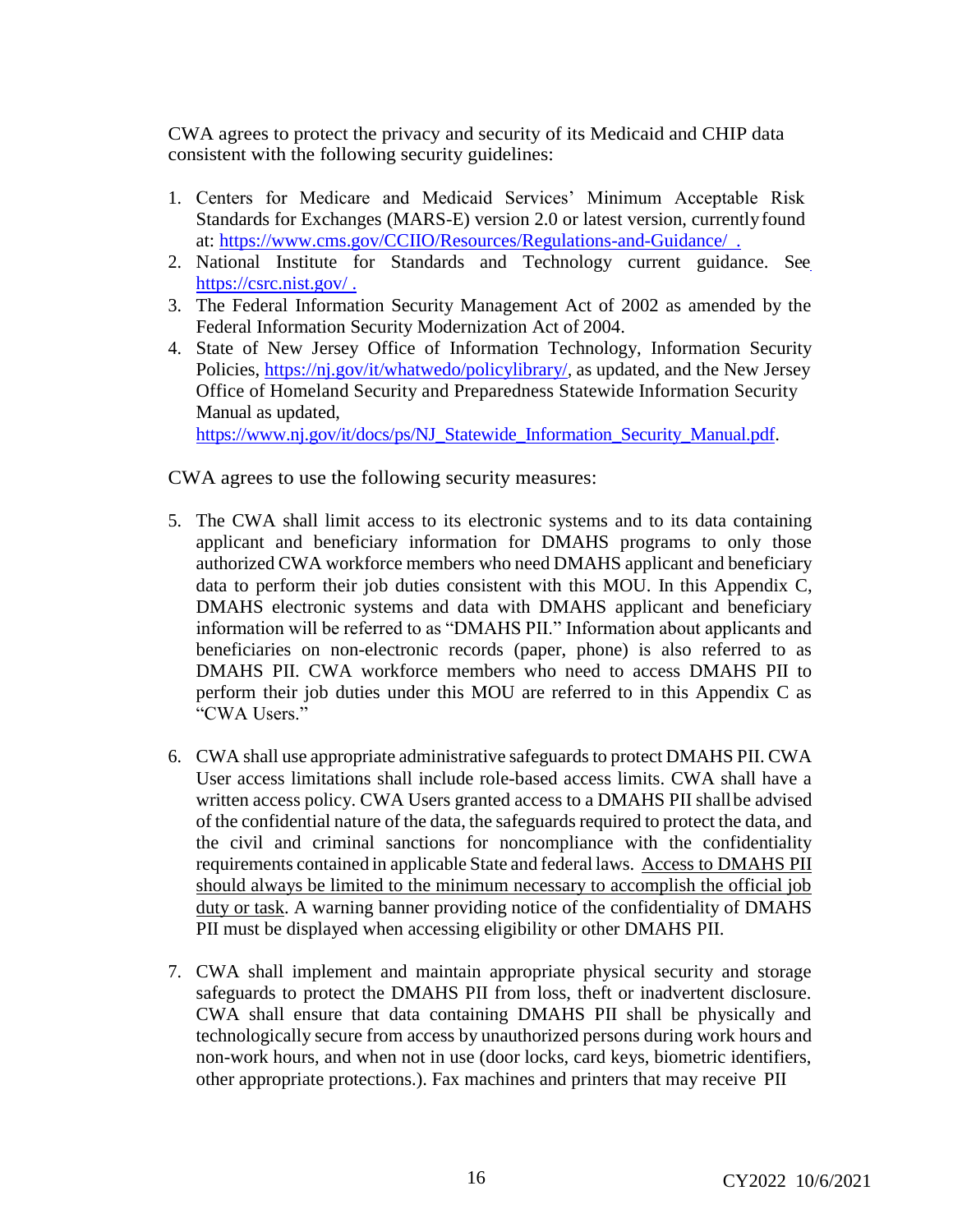shall be secured by appropriate physical barriers. DMAHS PII shall be accessed and used in such a way that unauthorized persons cannot retrieve any DMAHS PII data by means of computer, remote terminal or other means. DMAHS PII will only be transported by authorized CWA Users. Laptops and other electronic devices and media containing DMAHS PII must encrypt and password-protect the DMAHS PII. Storing DMAHS PII on movable devices is to be avoided. Accessing DMAHS PII by CWA Users outside of normal work locations is to be avoided. DMAHS PII should not be included in emails and further cannot be sent by email outside ofthe CWA secure email system unless encryption is used (such as the State's Datamotion system). CWA Users will only send emails containing DMAHS PII (using encryption as appropriate) to persons authorized to receive DMAHS PII at authorized email addresses. CWA will establish appropriate safeguards for DMAHS PII by performing, and annually updating, a risk-based security assessment. In cases involving FTI, CWA Users and agents must comply with IRS Publication 1075's rules and restrictions on use and disclosure of FTI and emailing FTI.

- i. When sending or receiving faxes containing PII or printing documents containing PII:
	- Fax machines and printers must be located in a locked room, and for faxes, there must be a trusted staff member having custodial coverage over outgoing and incoming transmissions;
	- For faxes, accurate broadcast lists and other preset numbers of frequent fax recipients must be maintained; and
	- For faxes, a cover sheet must be used that explicitly provides guidance to the recipient that includes a notification of the sensitivity of the data and the need for protection, and a notice to unintended recipients to telephone the sender (collect if necessary) to report the disclosure and confirm destruction of the information.
- 8. CWA agrees to implement and maintain appropriate technical safeguards. CWA agrees that DMAHS PII will be processed under the immediate supervision and control of authorized personnel to protect the confidentiality of the data in such a way that unauthorized persons cannot retrieve any such data by means of computer, remote terminal, or other means. CWA Users must enter personal identification numbers when accessing DMAHS PII on electronic systems. CWA will strictly limit authorized access to those electronic data areas necessary for CWA Users to perform his or her official duties.
- 9. IRS Safeguards. For FTI, CWA agrees to maintain all tax return information sourced from the IRS in accordance with IRC section  $6103(p)(4)$  and comply with the safeguard requirements set forth in IRS Publication 1075, "Tax Information Security Guidelines for Federal, State and Local Agencies," which is the IRS published guidance for security guidelines and other safeguards for protecting return information pursuant to 26 C.F.R.  $301.6103(p)(4)-1$ . In addition, IRS safeguarding requirements require CWA, if it receives FTI (for example, through the IEVS or Iacquire system), to: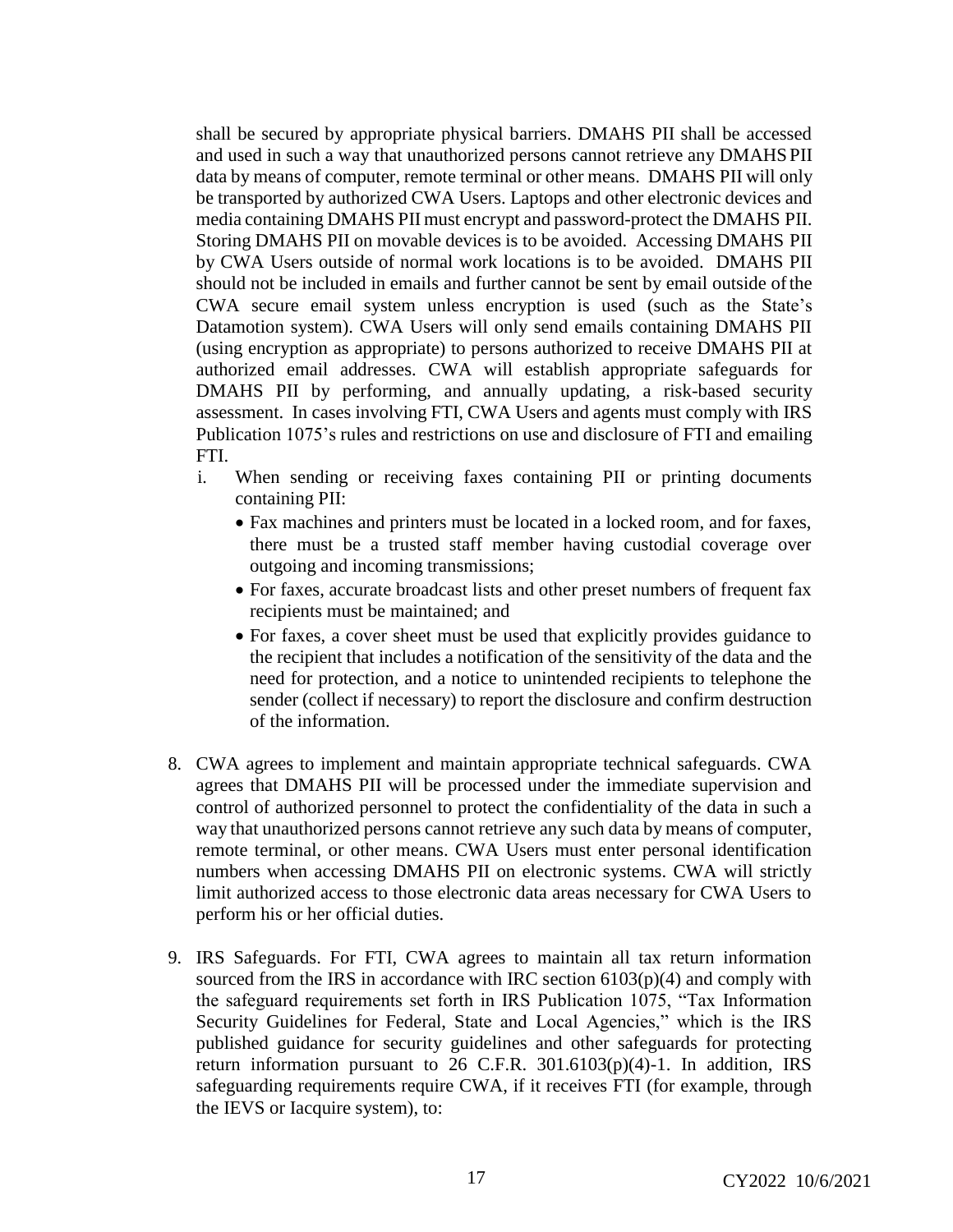- i. Establish a central point of control for all requests for and receipt of FTI, and maintain a log to account for all subsequent disseminations and products made with/from that information, and movement of the information until destroyed, in accordance with Publication 1075, section 3.0.
- ii. Establish procedures for secure storage of FTI consistently maintaining two barriers of protection to prevent unauthorized access to the information, including when in transit, in accordance with Publication 1075, section 4.0.
- iii. Consistently label FTI to make it clearly identifiable and to restrict access by unauthorized individuals. Any duplication or transcription of FTI creates new records which must also be properly accounted for, logged and safeguarded. FTI should not be commingled with other CWA records unless the entire file is safeguarded in the same manner as required for FTI and the FTI within is clearly labeled in accordance with Publication 1075, section 5.0.
- iv. Restrict access to FTI solely to officers, employees, agents and contractors of CWA whose duties require access. Prior to access, CWA must evaluate which personnel require such access. Authorized individuals may only access FTI to the extent necessary to perform services related to this MOU, in accordance with Publication 1075, section 5.0.
- v. Ensure, in accordance with Publication 1075, section 5.1.1, prior to access, that officers, employees, agents or contractor personnel who require access to FTI for their job duties, successfully undergo the background investigation (including fingerprinting and criminal background check) required by IRS Publication 1075, consistent with State law (P.L. 2017, c.179), coordinated through the DHS Central Fingerprint Unit consistent with DHS policy, that it is completed for any individual who will have access to FTI, and that a reinvestigation is conducted within 10 years at a minimum. DHS Central Fingerprint Unit must also be notified when an individual no longer has access to FTI for their job duties (for example, when individuals retire or get promoted to different positions) and no longer requires updating of the background investigation required by this paragraph (CFU can be reached at 609-292-0207 or 609-292-1617).
- vi. Prior to initial access to FTI and annually thereafter, ensure that employees, officers, agents and contactors that will have access to FTI receive security awareness training regarding the confidentiality restrictions applicable to the FTI and certify acknowledgment in writing that they are informed of the criminal penalties and civil liability provided by section 7213, 7213A, and 7431 of the Internal Revenue Code for any willful disclosure or inspection of FTI that is not authorized by the Internal Revenue Code in accordance with Publication 1075, section 6.0.
- vii. Cooperate with DHS in DHS submitting annually a comprehensive Safeguard Security Report required by IRS Publication 1075, that fully describes the procedures established for ensuring the confidentiality of FTI; addresses all outstanding areas for improvement; accurately and completely reflects the current physical and logical environment for the receipt, storage,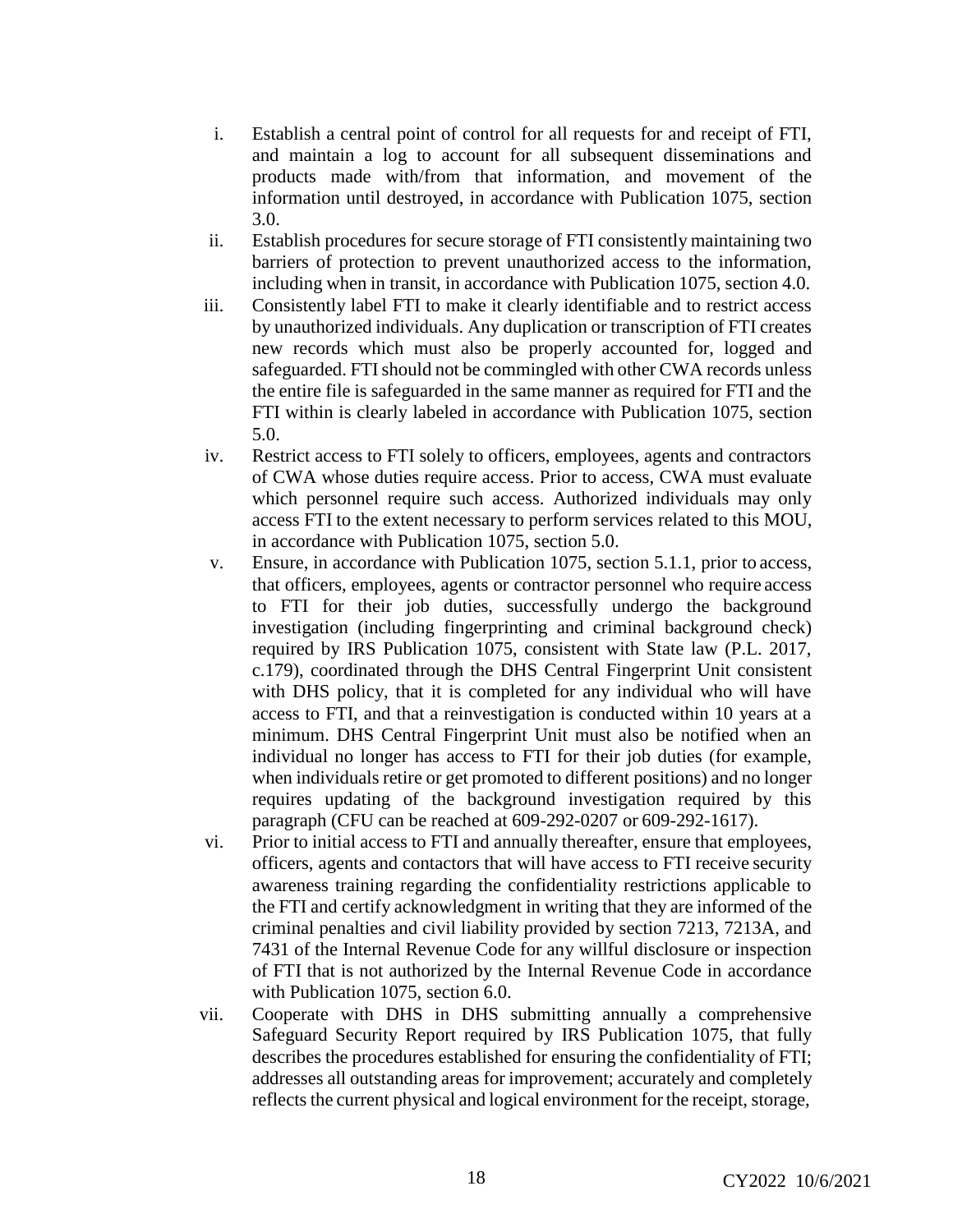processing and transmission of FTI; accurately reflects the security controls in place to protect FTI in accordance with Publication 1075 and a commitment to protect FTI;

- viii. Report suspected unauthorized inspection or disclosure of FTI within 24 hours of discovery to DMAHS for reporting to the IRS in accordance with Publication 1075, section 10.0, and cooperate with investigators from state or federal government, providing data and access as needed to determine the facts and circumstances of the incident; support site review to assess compliance with Publication 1075 requirements by means of manual and automated compliance and vulnerability assessment testing, including coordination with information technology divisions to secure preapproval, if needed, for automated system scanning and to support timely mitigation of identified risks to FTI in a Corrective Action Plan for as long as FTI is received or retained.
	- ix. Ensure that FTI is properly destroyed or returned to the IRS when no longer needed based on established CWA record retention schedules in accordance with Publication 1075, section 8.0, or after such longer time as required by applicable law.
	- x. Conduct periodic internal inspections of activities where FTI is maintained to ensure IRS safeguarding requirements are met and permit the IRS access to such facilities as needed to review the extent to which CWA is complying with requirements.
	- xi. Ensure information systems processing FTI are compliant with Section  $3544(a)(1)(A)(ii)$  of the Federal Information Security Management Act of 2002 (FIMSA). CWA will maintain written documentation that fully describes the systems and security controls established at moderate impact level in accordance with National Institute of Standards and Technology (NIST) standards and guidance. Required security controls for systems that receive, process, store and transmit FTI are provided in Publication 1075 section 9.0.
- xii. Ensure that contracts with contractors and subcontractors performing work involving FTI under the MOU contain specific language requiring compliance with IRC section  $6103(p)(4)$  and Publication 1075 safeguard requirements and enforce DMAHS's right, CMS's right and IRS's right to access contractor and subcontractor facilities to conduct periodic internal inspections where return information is maintained to ensure IRS safeguarding requirements are met.
- xiii. Officers, employees and agents who inspect or disclose FTI obtained pursuant to this MOU in a manner or for a purpose not authorized by 26 U.S.C. 6103 are subject to the criminal sanction provisions of 26 U.S.C. sections 7213 and 7213A, and 18 U.S.C. section  $1030(a)(2)$ , as may be applicable. In addition, CWA may be required to defend a civil damages action under section 7431. Criminal Penalties subject to IRS changes: section 7213 specifies that willful unauthorized disclosure of returns or return information by an employee or former employee is a felony. The penalty can be a fine of up to \$5,000 or up to five (5) years in jail, or both,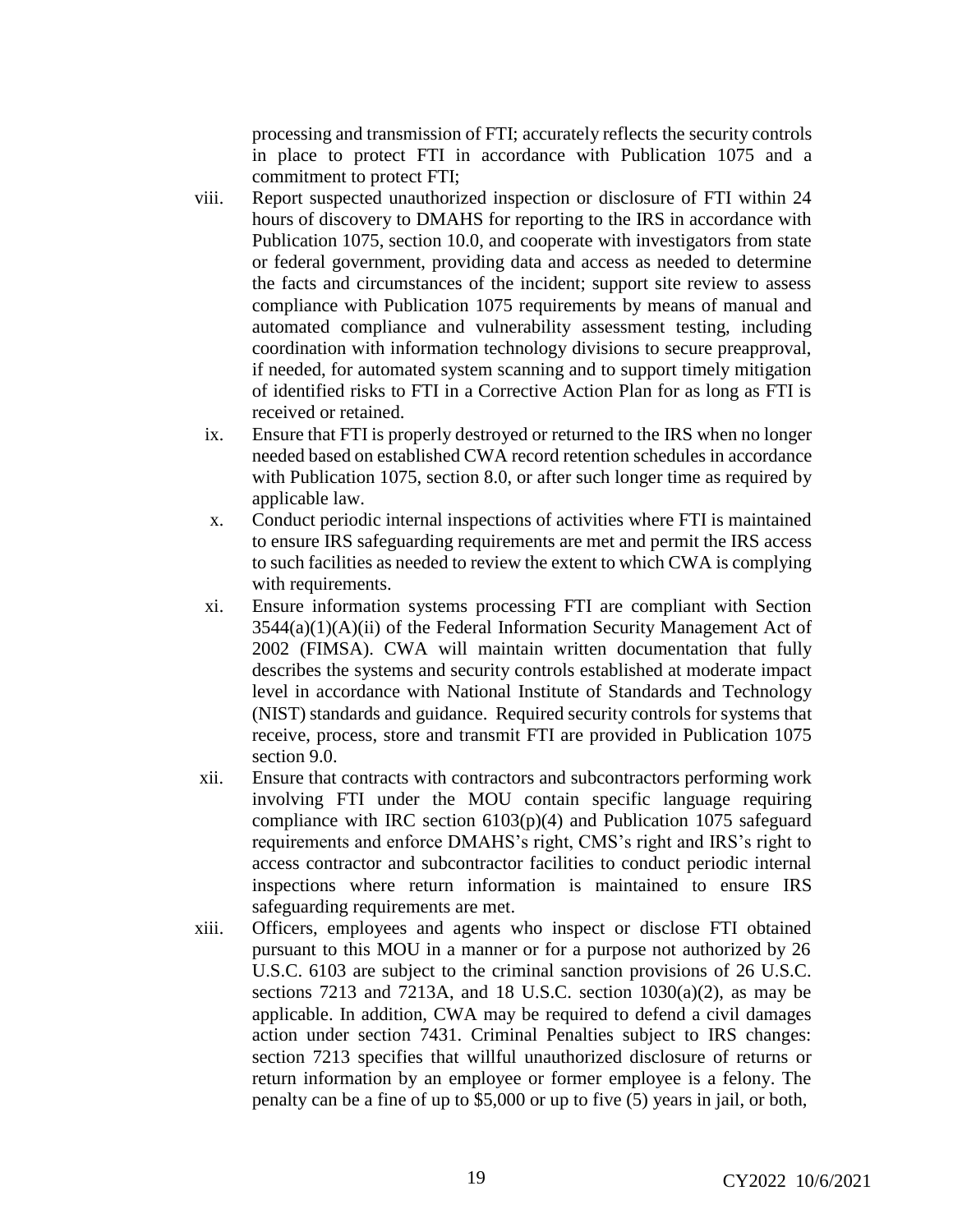plus costs of prosecution. Under section 7213A, willful unauthorized access or inspection of taxpayer records by an employee or former employee is a misdemeanor. This applies to both paper documents and electronic information. Violators can be subject to a fine of up to \$1,000 and/or sentenced to up to one year in prison. Civil Penalties subject to IRS changes: A taxpayer whose return or return information has been knowingly or negligently inspected or disclosed by an employee in violation of section 6103 may seek civil damages. Section 7431 allows a taxpayer to institute action in district court for damages where there is unauthorized inspection or disclosure. If the court finds there has been an unauthorized inspection or disclosure, the taxpayer may receive damages of \$1,000 for each unauthorized access or disclosure, or actual damages, whichever is greater, plus punitive damages (in the case of willful or gross negligence), and costs of the action (which may include attorney's fees). There is no liability under section 7431 if the disclosure was the result of a good faith but erroneous interpretation of section 6103

- xiv. Allow the IRS to conduct periodic safeguard reviews of the CWA to assess whether security and confidentiality of FTI is maintained consistent with the safeguarding protocols described in Publication 1075. Periodic safeguard reviews will involve the inspection of CWA facilities and contractor facilities where FTI is maintained, the testing of technical controls for computer systems sorting, processing or transmitting FTI, review of CWA recordkeeping policies and interviews of CWAemployees and contractor employees as needed to verify the use of FTI and assess the adequacy of procedures established to protect FTI.
- xv. Recognize and treat all FTI records and related communications as IRS official agency records; understand that they are property of the IRS, and that IRS records are subject to disclosure restrictions under federal law and IRS rules and regulations and may not be released publicly under the Open Public Records Act (NJAC 47:1A-1 et seq.), and that any requestor seeking access to IRS records should be referred to the federal Freedom of Information Act (FOIA) statute (5 U.S.C. 552) and the IRS. If the CWA determines that it is appropriate to share FTI documents and related communications with another governmental entity for the purposes of operational accountability or to further facilitate the protection of FTI, that the recipient governmental entity must be made aware, in unambiguous terms, that FTI and related IRS communications are property of the IRS and that they constitute IRS official agency records, that any request for the release of IRS records is subject to disclosure restrictions under federal law and IRS rules and regulations, and that any requestor seeking access to IRS records should be referred to the federal Freedom of Information Act (FOIA) statute. Federal agencies in receipt of FOIA requests for FTI and related IRS communications must forward them to the IRS for reply.
- 10. IRS and DMAHS PII Incident Handling and Reporting. In regard to FTI, SSA records, and DMAHS PII, CWA shall comply with DHS's formal written policies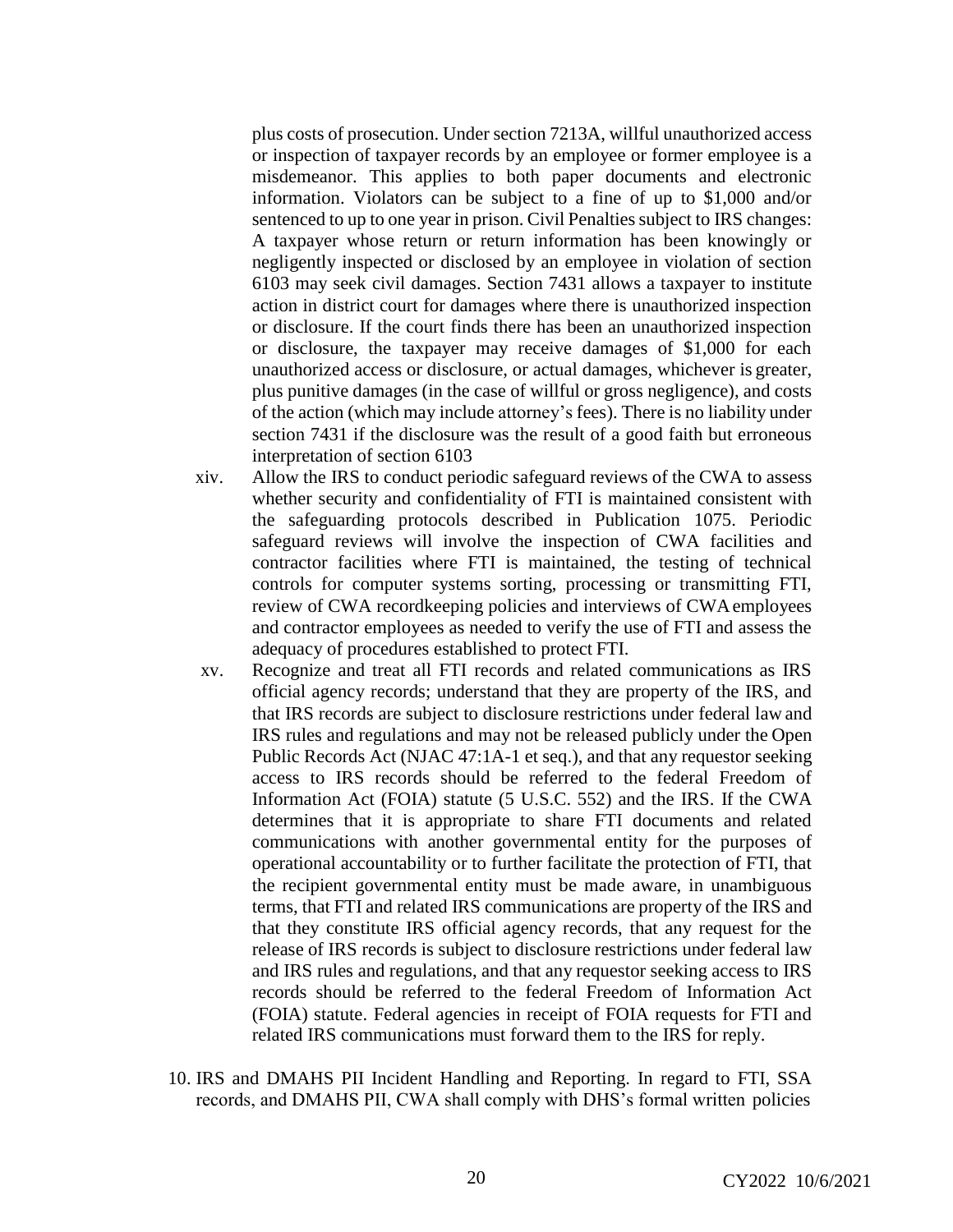and procedures for responding to privacy and security incidents, breaches and the required breach notification procedures in accordance with state and federal law, MARS-E, IRS, SSA and CMS guidance. These policies and procedures will include the scope, roles, responsibilities and how to:

- i. Identify Incidents involving DMAHS PII, SSA records or FTI
- ii. Report all suspected or confirmed Incidents involving DMAHS PII, SSA records or FTI to the DMAHS Privacy Officer (currently Charles Castillo; Charles.Castillo@dhs.nj.gov) and DMAHS Information Security Officer (currently Achuta Nagireddy; achuta.nagireddy@dhs.nj.gov) immediately upon discovery. This requirement applies to all system environments (e.g., production, pre-production, test, development). Using DMAHS's Incident Reporting Form, the CWA shall report all suspected or confirmed Incidents (including loss or suspected loss involving DMAHS PII, SSA records or FTI) to DMAHS within one hour of discovery for reporting to CMS, SSA and/or the IRS as well as State officials. Privacy and security incidents include suspected or confirmed incidents that involve PII. DMAHS must report a breach or suspected breach to CMS and as required by HIPAA and as required by the New Jersey Office of Information Technology.DMAHS must also report breaches or suspected breaches involving social security numbers and records to the SSA, and DMAHS must report breaches or suspected breaches involving FTI to the IRS. DMAHS will comply with all applicable laws that require the notification of individuals in the event of unauthorized release of PII, PHI, SSA records or FTI, or other event requiring notifications under applicable law.
- iii. Work with DMAHS to determine the risk level of Incidents involving DMAHS PII, SSA records or FTI, and determine a risk-based response to such Incidents.
- iv. Work with DMAHS to determine whether breach notification is required, and if so, work with DMAHS to identify appropriate breach notification methods, timing, source, and contents from among different options and bear costs associated with the notice as well as any mitigation.
- v. Limit the disclosure of information about individuals whose information may have been compromised, misused, or changed without proper authorization, determine the person who improperly disclosed DMAHS PII, SSA records or FTI, and report to authorized federal, state, or local law enforcement investigators in connection with efforts to investigate and mitigate the consequences of any such Incidents.
- 11. CWA has and follows written policies and procedures regarding the creation, collection, use and disclosure of DMAHS PII (including SSA records and FTI) consistent with State and federal privacy and security requirements. CWA has trained each current CWA User and will timely train any new CWA User in these policies including regarding State and federal Medicaid confidentiality requirements and HIPAA privacy and security requirements including workplace security and incident response, in addition to the required SSA record training and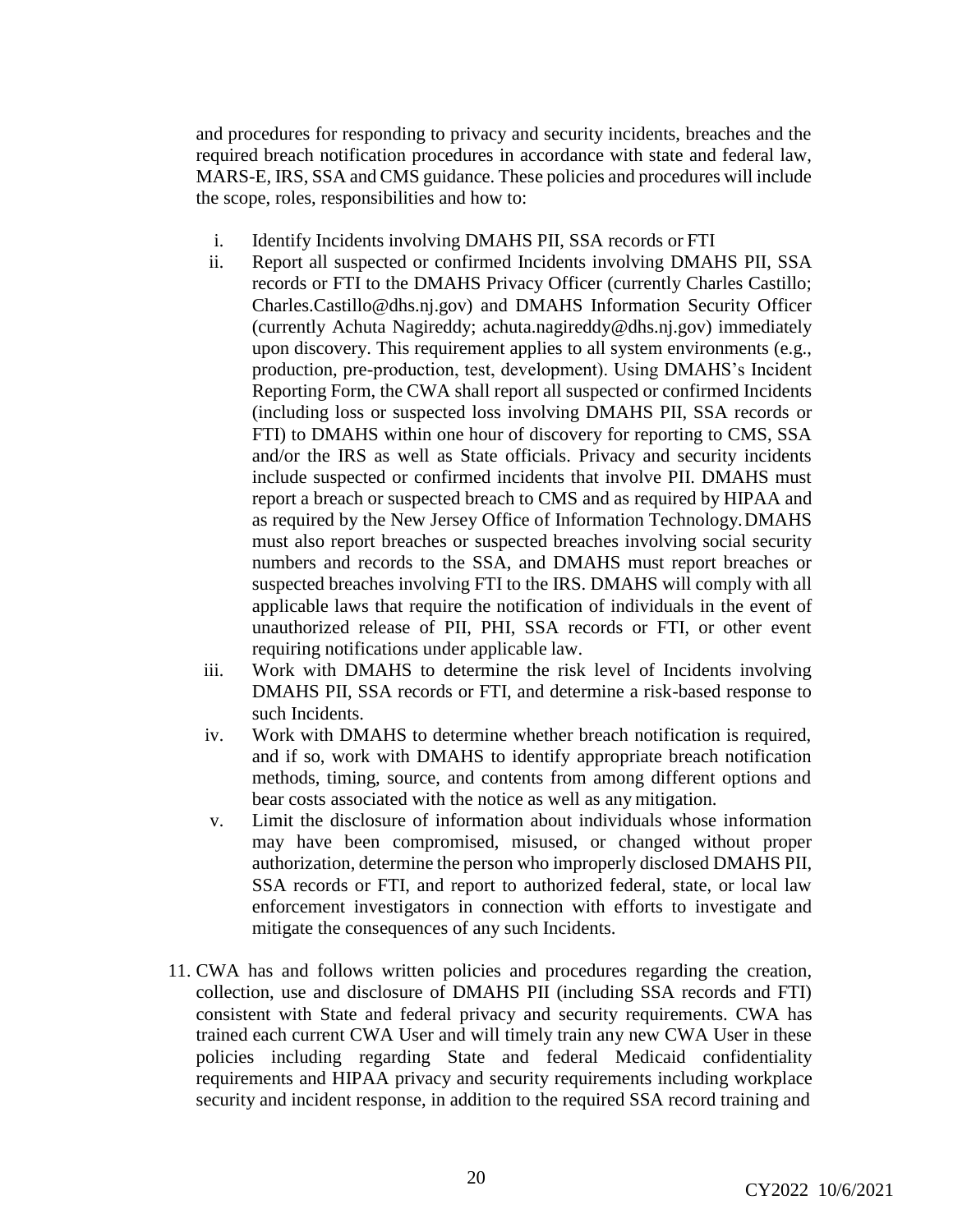IRS training for FTI access. CWA will annually review and update its written privacy and security policies, and annually refresh staff training in these policies.

- 12. CWA will restrict access to DMAHS PII, SSA records and FTI to officers, employees and contractors of CWA who have an official purpose for getting access to the data. Any contractor or agent of CWA shall sign an agreement with the same standards as this MOU in order to have any access to DMAHS PII, SSA records and FTI. CWA shall require each CWA User requiring access to the DMAHS PII (including SSA records and FTI) to sign a confidentiality agreement requiring that they maintain the confidentiality of the DMAHS PII, requiring that the CWA User will only access DMAHS PII that is necessary for their job duties, and requiring that such records will be properly stored and destroyed when no longer needed. CWA Users will sign an FTI confidentiality agreement agreeing to follow Publication 1075 requirements if the CWA User has access to FTI.
- 13. CWA will not use DMAHS PII, SSA records or FTI to extract information concerning individuals for any purpose not allowed by this MOU and federal law.
- 14. CWA agrees that DMAHS PII is and will remain the property of DMAHS, SSA records are the property of SSA, and FTI records are the property of the IRS. These records will be retained and destroyed consistent with CWA record retention policies.
- 15. CWA acknowledges that DMAHS's applications and its website will provide notice to applicants and beneficiaries of the use of an individual's PII.
- 16. CWA acknowledges and will advise CWA Users that any individual who receives information from the CMS Federally Facilitated Marketplace (FFM) or Federal Data Services Hub (FDSH) in connection with an eligibility determination for enrollment in DMAHS's programs (including DMAHS PII provided to CWA under this MOU) and who knowingly and willfully uses or discloses the information in a manner or for a purpose not authorized by 45 CFR 155.260 and Section 1411(g) of the ACA, is potentially subject to the civil penalty provisions of Section 1411(h)(2) of the ACA and 45 CFR 155.285, which carries a fine of up to \$25,000.
- 17. CWA agrees to provide, pursuant to 5 U.S.C.  $552(0)(1)(K)$ , access for the Government Accountability Office (Comptroller General) to all DMAHS PII records as necessary in order to verify compliance with federal requirements.
- 18. CWA agrees that DMAHS's electronic data systems, including DMAHS PII, are as is. Any inaccuracies in DMAHS data systems that are discovered by the CWA shall be corrected according to procedure or reported to DMAHS's Office of Eligibility Policy if appropriate.
- 19. CWA understands that access to DMAHS PII is dependent upon the availability of the DMAHS systems functioning and there may be periods of unavailability from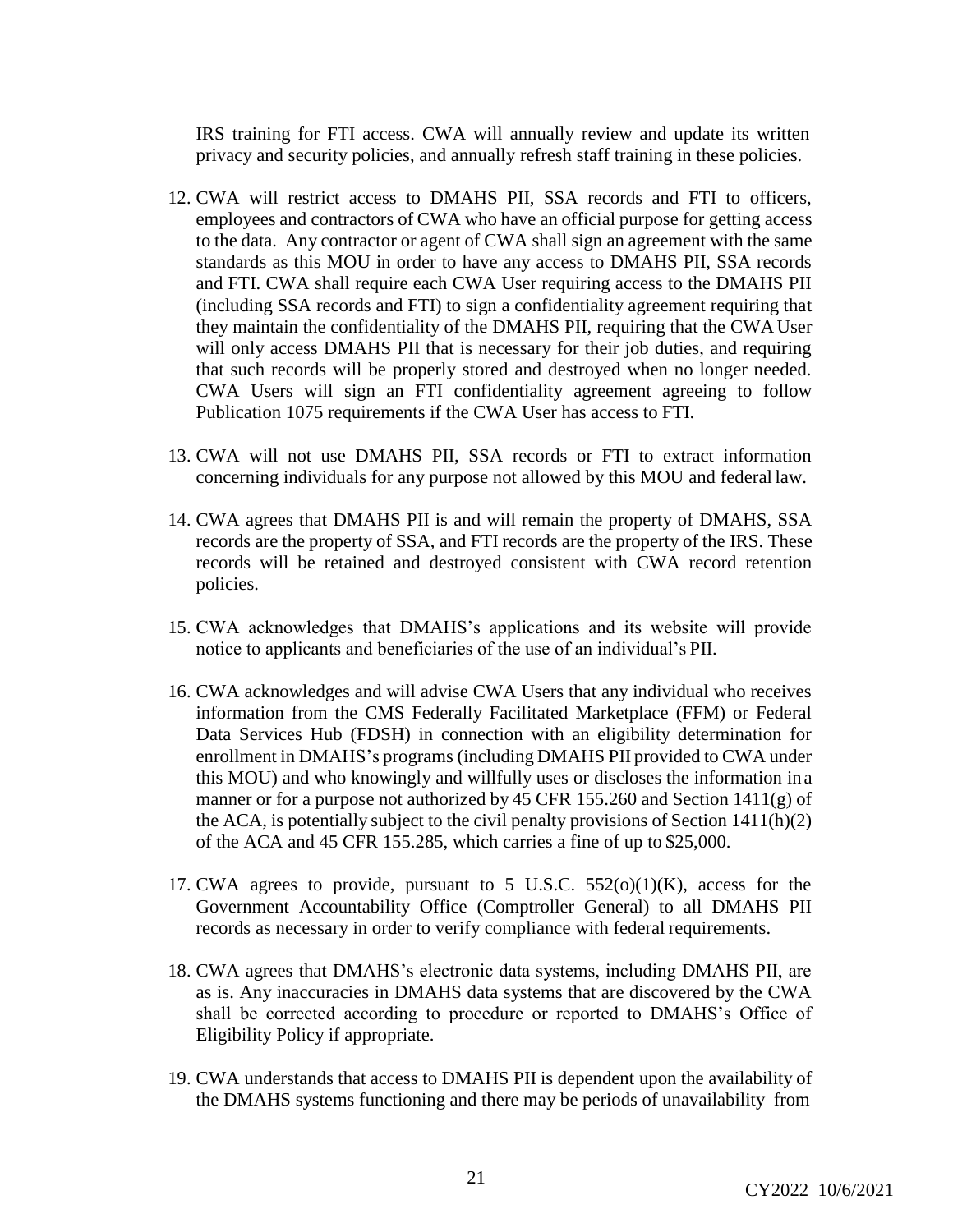time to time due to system maintenance.

20. CWA may use Appendix C-1 or other similar form to track unmet security measures and the plan of action to correct them.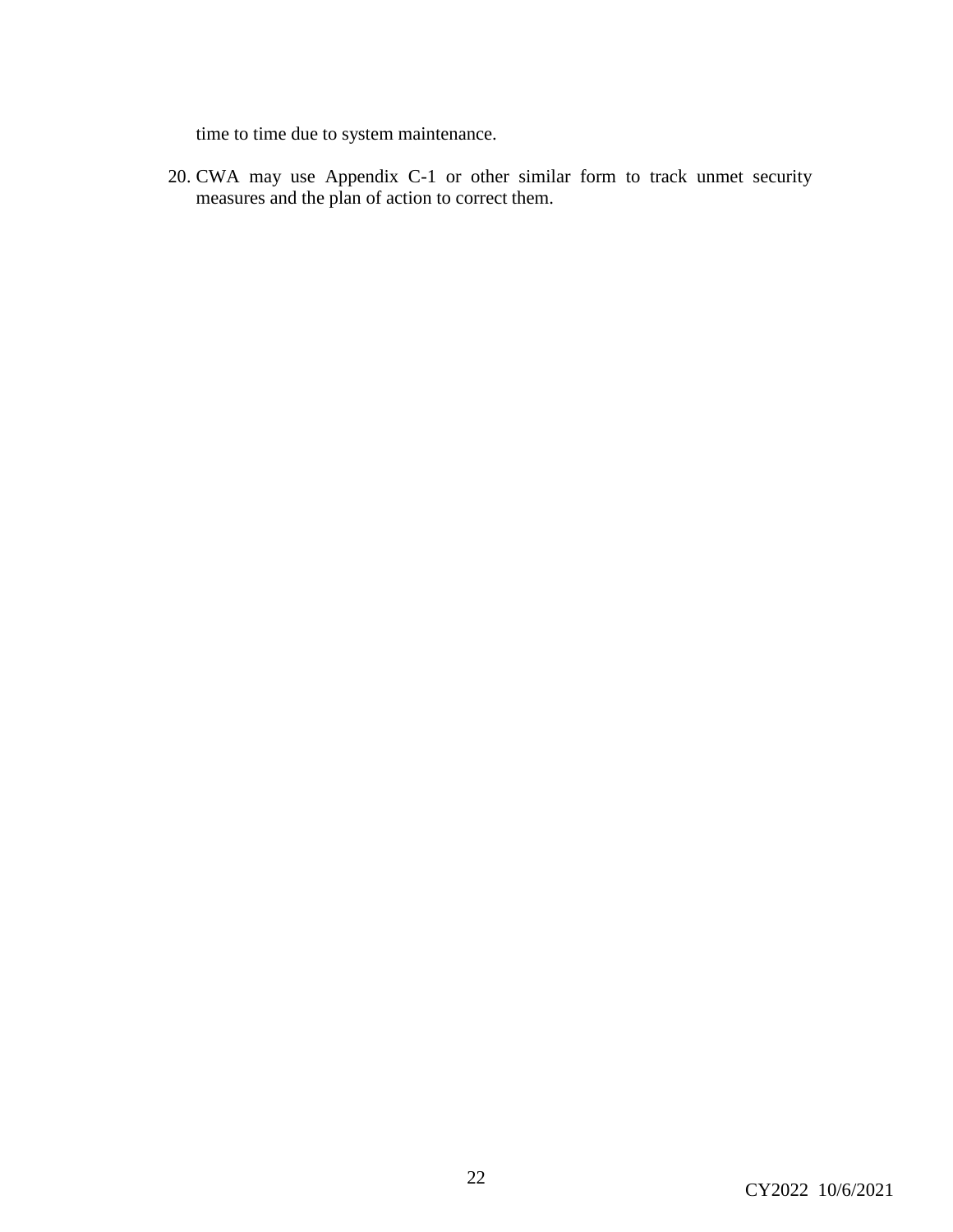## APPENDIX C-1 TO THE MOU BETWEEN DHS AND CWA REGARDING THE ADMINISTRATION OF DMAHS PROGRAMS INCLUDING THE NEW JERSEY MEDICAID AND CHILDREN'S HEALTH INSURANCE PROGRAMS

## CWA Privacy, Confidentiality and Security Plan of Action

| County:       |  |
|---------------|--|
| Contact Name: |  |
| Title:        |  |
| Email:        |  |

#### Instructions:

This optional form is to help the CWA track unmet security controls or weaknesses in security controls. This completed Plan of Action form must be provided to DMAHS within 90 days of execution of the MOU if the CWA determines that certain security controls are unmet or weaknesses have been identified. The CWA is required to update this Plan of Action annually and as necessary when security control items are identified or addressed. List each unmet security measure, identify the risk level, the corrective action needed, interim and final target dates for actions to be completed and the current status.

#### Risk Levels:

| High Risk     | A threat event could be expected to have a severe or catastrophic adverse effect<br>on CWA operations or assets, individuals, or other organizations. |
|---------------|-------------------------------------------------------------------------------------------------------------------------------------------------------|
| Moderate Risk | A threat event could be expected to have a serious adverse effect on CWA<br>operations or assets, individuals, or other organizations.                |
| Low Risk      | A threat event could be expected to have a limited adverse effect on CWA<br>operations or assets, individuals, or other organizations.                |

| Privacy, Confidentiality and Security Plan of Action |                                 |                                   |                      |                               |                                                      |  |  |
|------------------------------------------------------|---------------------------------|-----------------------------------|----------------------|-------------------------------|------------------------------------------------------|--|--|
| $\#$                                                 | Security<br>Measure<br>Weakness | <b>Risk</b><br>Level<br>$(H-M-L)$ | <b>Action Needed</b> | Target<br>Completion<br>Dates | <b>Status</b><br>(Ongoing<br><b>Or</b><br>Completed) |  |  |
|                                                      |                                 |                                   |                      |                               |                                                      |  |  |
|                                                      |                                 |                                   |                      |                               |                                                      |  |  |
|                                                      |                                 |                                   |                      |                               |                                                      |  |  |
|                                                      |                                 |                                   |                      |                               |                                                      |  |  |